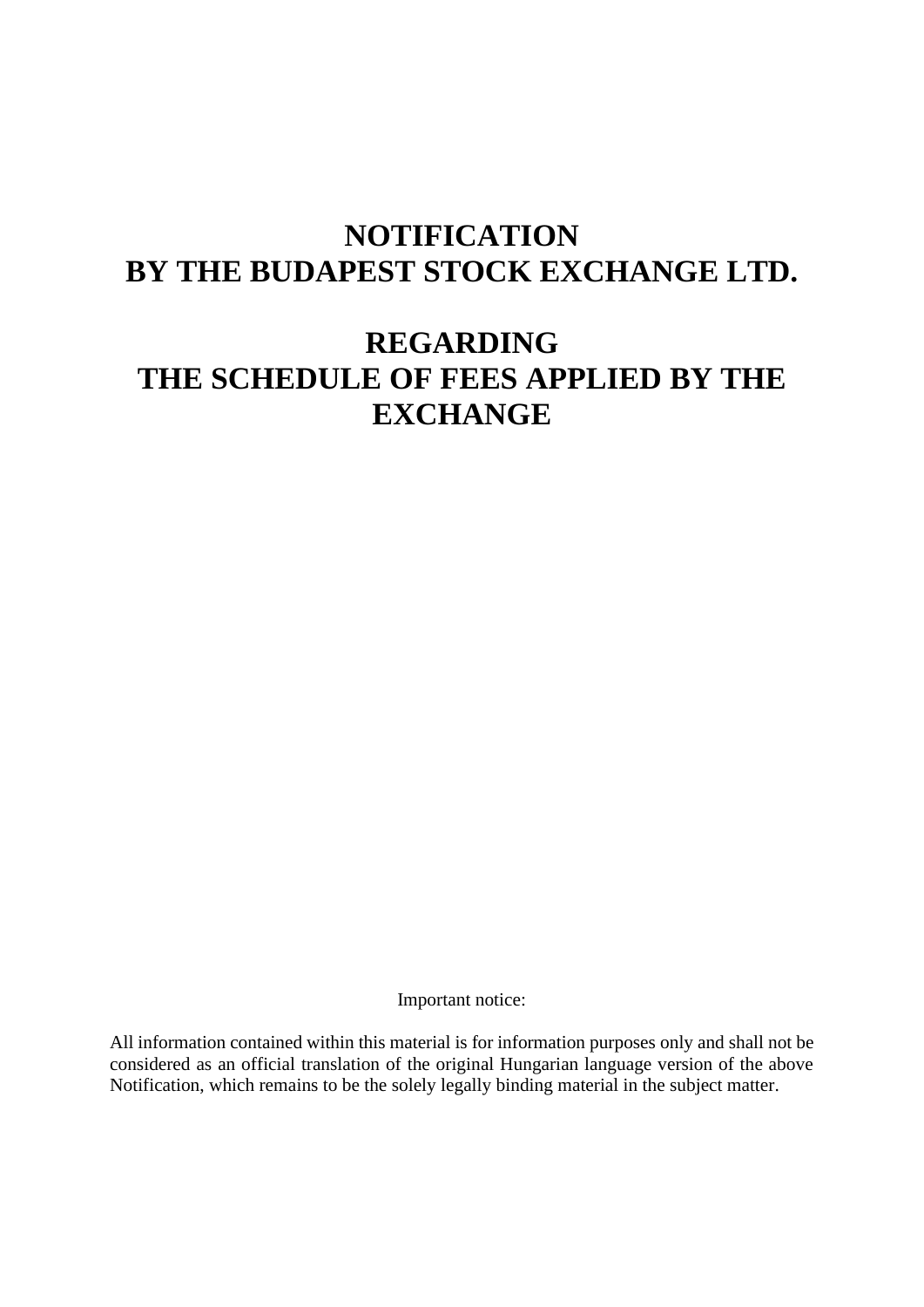| Date and number of           | Number of decisions by | Effective date:        |
|------------------------------|------------------------|------------------------|
| resolutions for              | CEO to go into effect: |                        |
| approval/modification by the |                        |                        |
| Board:                       |                        |                        |
| 6/2002, July 08, 2002        | 16/2002                | August 05, 2002        |
| 50/2002, December 02, 2002   |                        | January 01, 2003       |
| 24/2003, March 03, 2003      | 44/2003                | March 17, 2003         |
| 51/2003, May 07, 2003        |                        | May 07, 2003           |
|                              | 201/2003               | November 24, 2003      |
| 104/2003, December 08, 2003  | 228/2003               | January 01, 2004       |
|                              | 27/2004                | March 01, 2004         |
| 104/2003, December 08, 2003  | 29/2004                | March 04, 2004         |
| 41/2004, April 05, 2004      | 55/2004                | April 20, 2004         |
|                              | 119/2004               | July 01, 2004          |
| 81/2004, August 30, 2004     |                        | September 06, 2004     |
| 91/2004, October 04, 2004    | 217/2004               | November 01, 2004      |
| 110/2004, December 13, 2004  |                        | January 01, 2005       |
|                              | 279/2004               | January 03, 2005       |
|                              | 129/2005               | July 01, 2005          |
| 68/2005, August 01, 2005     | 180/2005               | August 31, 2005        |
| 57/2005, August 01, 2005     | 181/2005               | September 01, 2005     |
|                              | 202/2005               | September 19, 2005     |
| 68/2005, August 01, 2005     | 258/2005               | November 02, 2005      |
| 95/2005, November 07, 2005   |                        | November 08, 2005      |
|                              | 308/2005               | December 19, 2005      |
| 105/2005, December 14, 2005  |                        | January 01, 2006       |
| 100/2005, November 7, 2005   | 319/2005               | January 02, 2006       |
|                              | 313/2005               | January 02, 2006       |
| 5/2006, January 23, 2006     |                        | February 01, 2006      |
| 19/2006, March 2, 2006       | 81/2006                | April 20, 2006         |
| 42/2006, April 11, 2006      | 81/2006                | April 20, 2006         |
|                              | 173/2006               | July 03, 2006          |
|                              | 273/2006               | September 18, 2006     |
|                              | 286/2006               | September 20, 2006     |
| 69/2006, August 28, 2006     | 299/2006               | September 27, 2006     |
| 77/2006, October 2, 2006     | 371/2006               | January 2, 2007        |
|                              | 372/2006               | <b>January 2, 2007</b> |
|                              | 77/2007                | April 2, 2007          |
|                              | 138/2007               | July 2, 2007           |
|                              | 147/2007               | July 2, 2007           |
| 40/2007, August 6, 2007      | 217/2007               | October 1, 2007        |
|                              | 256/2007               | November 13, 2007      |
|                              | 294/2007               | <b>January 2, 2008</b> |
| 53/2007, October 24, 2007    | 3/2008                 | <b>January 7, 2008</b> |
|                              | 5/2008                 | <b>January 9, 2008</b> |
| 9/2008, February 12, 2008    | 57/2008                | March 1, 2008          |
| 10/2008, February 12, 2008   |                        | March 1, 2008          |
| 36/2008, May 13, 2008        |                        | May 23, 2008           |
|                              |                        |                        |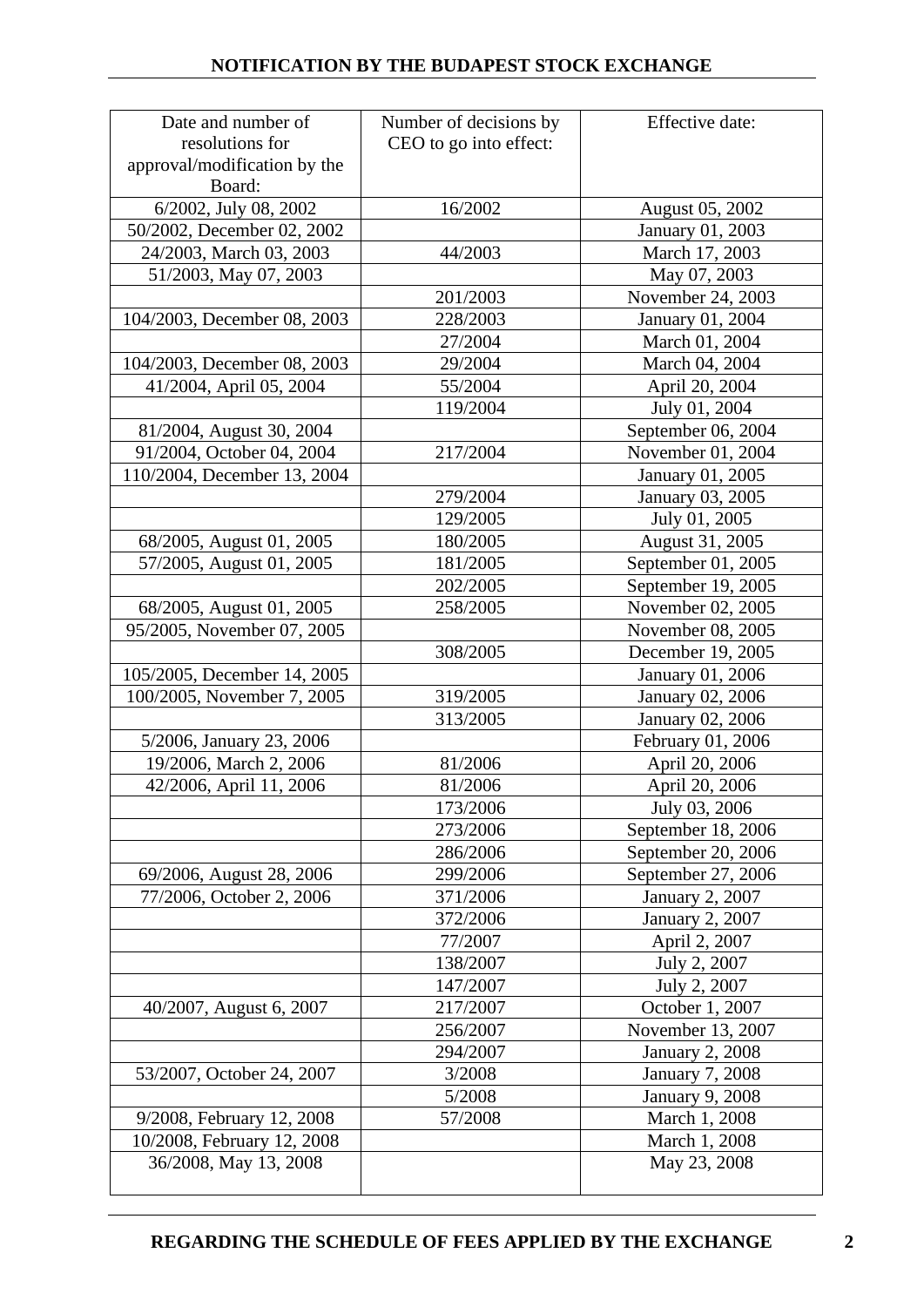|                             | 150/2008              | July 1, 2008           |
|-----------------------------|-----------------------|------------------------|
| 44/2008, June 19, 2008      |                       | July 1, 2008           |
| 215/2008, August 12, 2008   |                       | August 18, 2008        |
| 61/2008, October 6, 2008    |                       | October 15, 2008       |
|                             | 292/2008              | October 21, 2008       |
| 73/2008, November 10, 2008  |                       | November 15, 2008      |
| 369/2008, December 16, 2008 |                       | <b>January 5, 2009</b> |
| 16/2009, March 12,2009      | 114/2009              | May 1, 2009            |
| 15/2009, March 12, 2009     | 122/2009              | May 1, 2009            |
| 5/2009, January 15, 2009    |                       | July 1, 2009           |
| 40/2009, July 16, 2009      | 201/2009              | August 1, 2009         |
| 280/2009, October 9, 2009   |                       | October 21, 2009       |
|                             | 358/2009              | December 21, 2009      |
| 5/2009, January 15, 2009    |                       | January 1, 2010        |
| 41/2009, July 16, 2009      |                       | <b>January 1, 2010</b> |
| 10/2010, February 2, 2011   | 45/2010               | March 1, 2010          |
|                             | 59/2010               | March 16, 2010         |
|                             | 211/2010              | June 21, 2010          |
|                             | 210/2010              | July 1, 2010           |
|                             | 424/2010              | November 24, 2010      |
|                             | 461/2010              | January 3, 2011        |
|                             | 33/2011               | February 15, 2011      |
|                             | 64/2011               | March 9, 2011          |
|                             | 171/2011              | May 24, 2011           |
|                             | 218/2011              | June 24, 2011          |
|                             | 213/2011              | July 1, 2011           |
|                             | 363/2011              | September 7, 2011      |
| 34/2011, June 7, 2011       | 396/2011              | September 15, 2011     |
|                             | 484/2011              | November 3, 2011       |
|                             | 525/2011 and 527/2011 | November 28, 2011      |
|                             | 562/2011              | January 2, 2012        |
|                             | 90/2012               | March 27, 2012         |
| 31/2012, April 25           | 155/2012              | May 15, 2012           |
|                             | 156/2012              | May 15, 2012           |
|                             | 210/2012              | July 2, 2012           |
| 75/2012, December 7, 2012   |                       | <b>January 2, 2013</b> |
|                             | 163/2013              | July 1, 2013           |
|                             | 251/2013              | July 1, 2013           |
|                             | 311/2013              | August 5, 2013         |
|                             | 374/2013              | September 24, 2013     |
|                             | 456/2013              | October 24, 2013       |
|                             | 511/2013              | November 14, 2013      |
|                             | 549/2013              | December 6, 2013       |
|                             | 546/2013              | December 11, 2013      |
|                             | 607/2013              | January 2, 2014        |
|                             | 10/2014               | January 10, 2014       |
| 9/2014, February 6, 2014    |                       | February 28, 2014      |
| 19/2014, March 21, 2014     | 263/2014              | June 2, 2014           |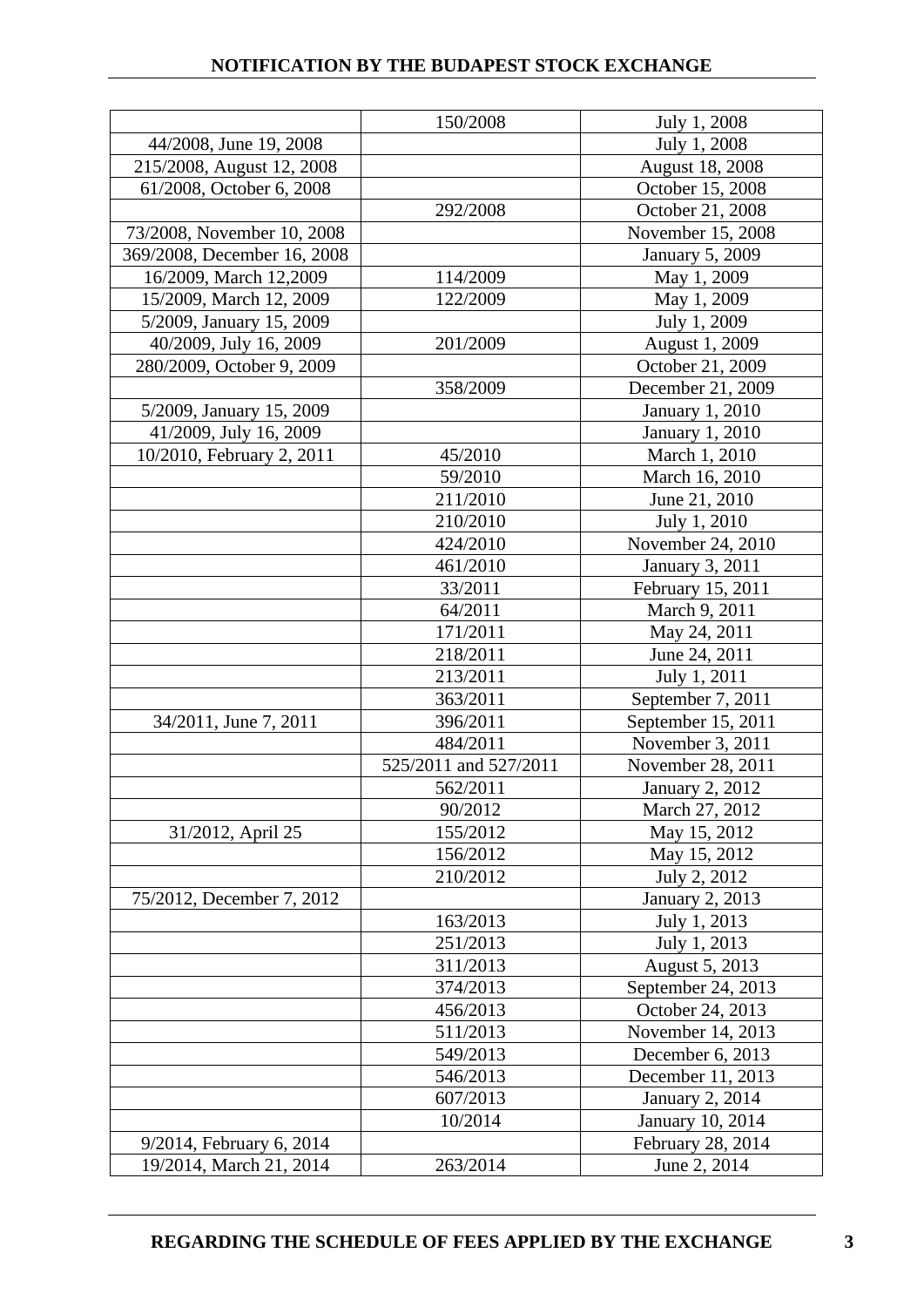|                            | 292/2014 | June 17, 2014          |
|----------------------------|----------|------------------------|
|                            | 293/2014 | July 1, 2014           |
|                            | 470/2014 | October 27, 2014       |
|                            | 563/2014 | December 4, 2014       |
|                            | 616/2014 | January 5, 2015        |
|                            | 196/2015 | March 31, 2015         |
|                            | 261/2015 | June 3, 2015           |
|                            | 286/2015 | July 1, 2015           |
| 31/2015, June 22, 2015     | 416/2015 | October 15, 2015       |
|                            | 520/2016 | January 1, 2016        |
|                            | 10/2016  | January 20, 2016       |
|                            | 140/2016 | March 31, 2016         |
|                            | 260/2016 | July 1, 2016           |
|                            | 262/2016 | July 8, 2016           |
|                            | 529/2016 | <b>January 2, 2017</b> |
| 28/2015, June 22, 2015     | 54/2017  | January 31, 2017       |
|                            | 57/2017  | January 31, 2017       |
|                            | 219/2017 | July 3, 2017           |
|                            | 234/2017 | July 3, 2017           |
|                            | 244/2017 | July 3, 2017           |
|                            | 333/2017 | September 1, 2017      |
|                            | 359/2017 | October 3, 2017        |
|                            | 405/2017 | November 13, 2017      |
|                            | 431/2017 | December 4, 2017       |
| 70/2017, December 8, 2017  |          | December 11, 2017      |
|                            | 460/2017 | January 1, 2018        |
|                            | 59/2018  | February 16, 2018      |
|                            | 184/2018 | July 2, 2018           |
|                            | 207/2018 | July 9, 2018           |
|                            | 232/2018 | August 15, 2018        |
|                            | 415/2018 | <b>January 2, 2019</b> |
|                            | 91/2019  | April 4, 2019          |
|                            | 188/2019 | July 1, 2019           |
| 60/2019, November 4, 2019  |          | January 1, 2020        |
|                            | 418/2019 | January 1, 2020        |
|                            | 36/2020  | February 21, 2020      |
|                            | 152/2020 | March 27, 2020         |
|                            | 220/2020 | July 1, 2020           |
| 67/2020, November 10, 2020 | 378/2020 | November 27, 2020      |
|                            | 394/2020 | January 1, 2021        |
|                            | 130/2021 | July 1, 2021           |
|                            | 278/2021 | January 3, 2022        |
|                            |          |                        |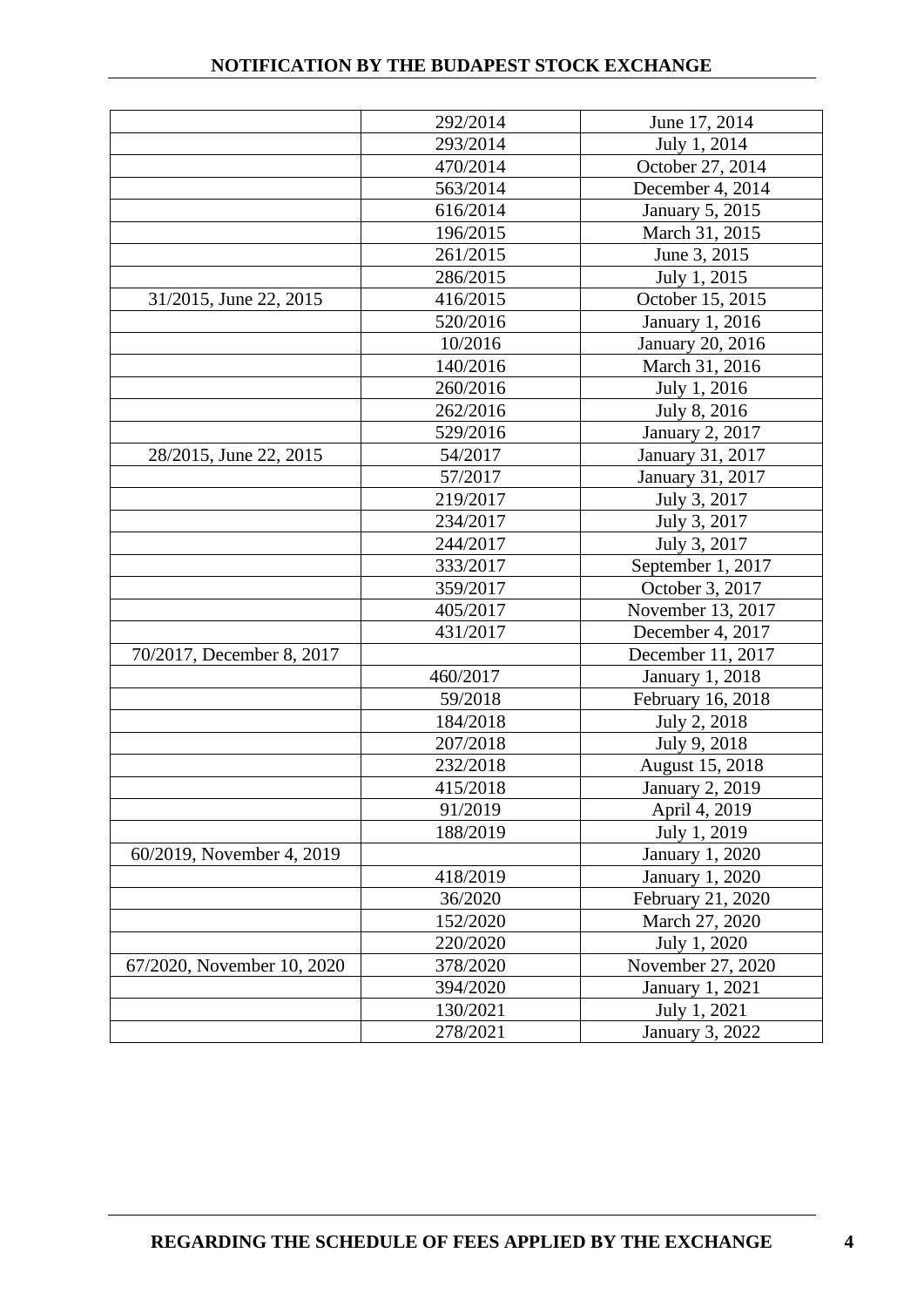## **TABLE OF CONTENTS**

|                         | <b>CHAPTER 1: PURPOSE, SUBJECT MATTER, PRINCIPLES AND EFFECT OF THE</b>                                                                                                                           |  |
|-------------------------|---------------------------------------------------------------------------------------------------------------------------------------------------------------------------------------------------|--|
|                         |                                                                                                                                                                                                   |  |
|                         | <b>CHAPTER 1: GENERAL RULES APPLICABLE TO THE FEES CHARGED BY THE</b>                                                                                                                             |  |
|                         |                                                                                                                                                                                                   |  |
| $\mathbf{2}$            |                                                                                                                                                                                                   |  |
| $\mathbf{3}$            |                                                                                                                                                                                                   |  |
| $\overline{\mathbf{4}}$ |                                                                                                                                                                                                   |  |
| 4/A                     |                                                                                                                                                                                                   |  |
| 5                       | <b>CHAPTER 2: FEES RELATED TO EXCHANGE MEMBERSHIP  10</b>                                                                                                                                         |  |
| 6                       |                                                                                                                                                                                                   |  |
| 7                       |                                                                                                                                                                                                   |  |
| 8                       |                                                                                                                                                                                                   |  |
| $\boldsymbol{9}$        |                                                                                                                                                                                                   |  |
| 10                      |                                                                                                                                                                                                   |  |
| 11<br>12                |                                                                                                                                                                                                   |  |
| 13<br>14                | <b>CHAPTER 4: FEES PAYABLE FOR LISTING AND MAINTAINING SECURITIES 14</b><br>Listing and Maintenance Fees Payable for Equities and Other Securities Issued for an Indefinite                       |  |
| Term                    | . 14                                                                                                                                                                                              |  |
| 15                      | Listing and Maintenance Fees Payable for Securities Issued for a Limited Term, Other Than                                                                                                         |  |
| 16                      |                                                                                                                                                                                                   |  |
| 17                      |                                                                                                                                                                                                   |  |
| 18                      |                                                                                                                                                                                                   |  |
| 19                      |                                                                                                                                                                                                   |  |
| 20                      | Special Rules for Listing and Maintenance Fees for Foreign Securities, as well as Securities from<br>Domestic Issues, Denominated and/or Traded in a Currency Other than the Hungarian Forint  16 |  |
| 21                      |                                                                                                                                                                                                   |  |
| 22                      |                                                                                                                                                                                                   |  |
| 23                      |                                                                                                                                                                                                   |  |
| 24                      |                                                                                                                                                                                                   |  |
| 25                      |                                                                                                                                                                                                   |  |
|                         |                                                                                                                                                                                                   |  |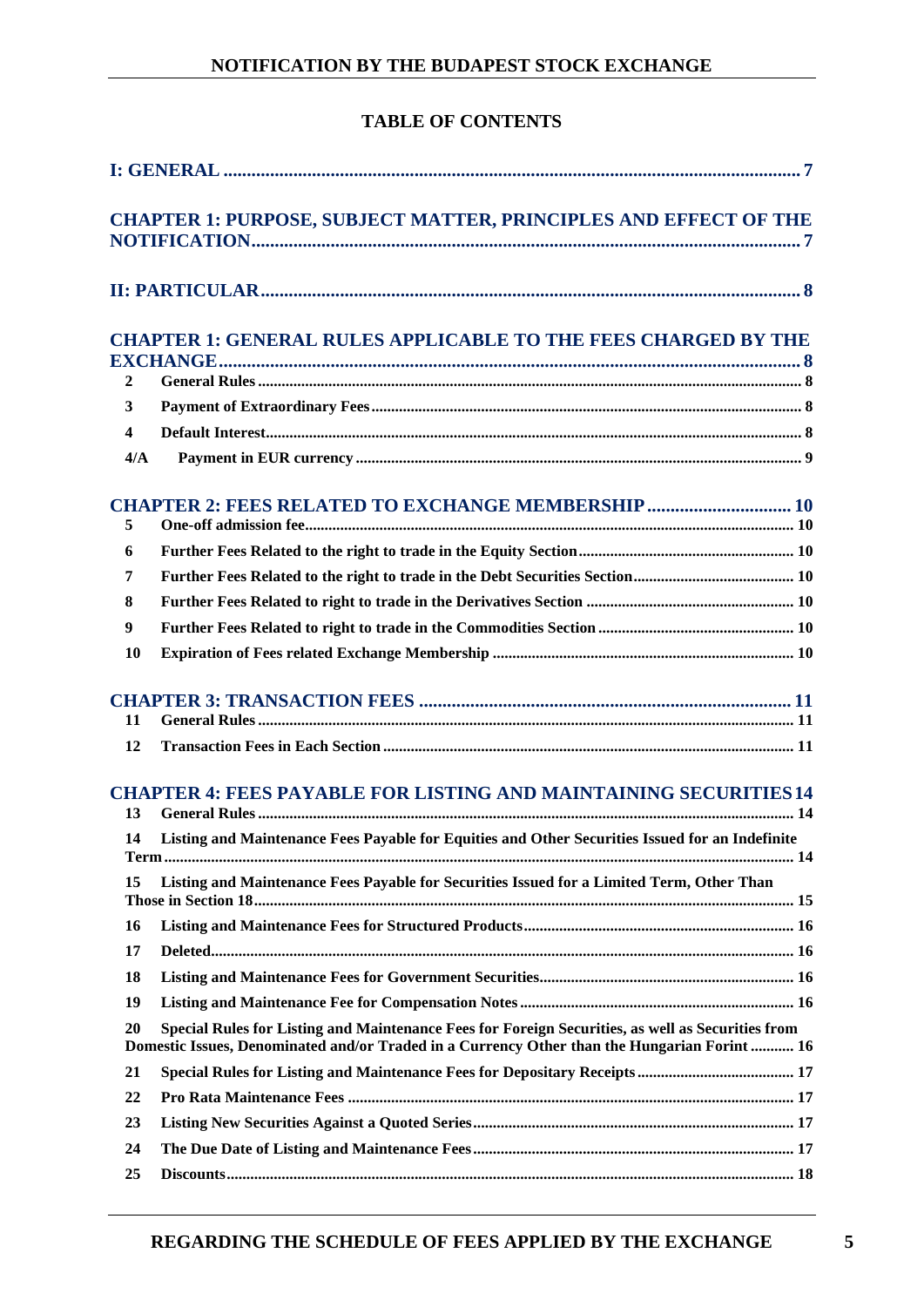## **NOTIFICATION BY THE BUDAPEST STOCK EXCHANGE**

|    | <b>CHAPTER 5: FEES OF EXAMINATIONS ORGANISED BY THE EXCHANGE  19</b>                            |
|----|-------------------------------------------------------------------------------------------------|
| 26 |                                                                                                 |
| 27 |                                                                                                 |
| 28 |                                                                                                 |
|    | <b>CHAPTER 6: FEE FOR USING THE STAND-BY WORKSTATION  20</b>                                    |
| 29 |                                                                                                 |
|    |                                                                                                 |
| 30 |                                                                                                 |
| 31 |                                                                                                 |
|    | <b>CHAPTER 8: THE FEE OF TRANSACTION CANCELLATION PROCESS IN THE</b>                            |
|    |                                                                                                 |
| 32 |                                                                                                 |
|    |                                                                                                 |
|    | Annex 1: Transaction Fees for Futures Products having Underlyings traded on the BSE's regulated |
|    |                                                                                                 |
|    |                                                                                                 |
|    |                                                                                                 |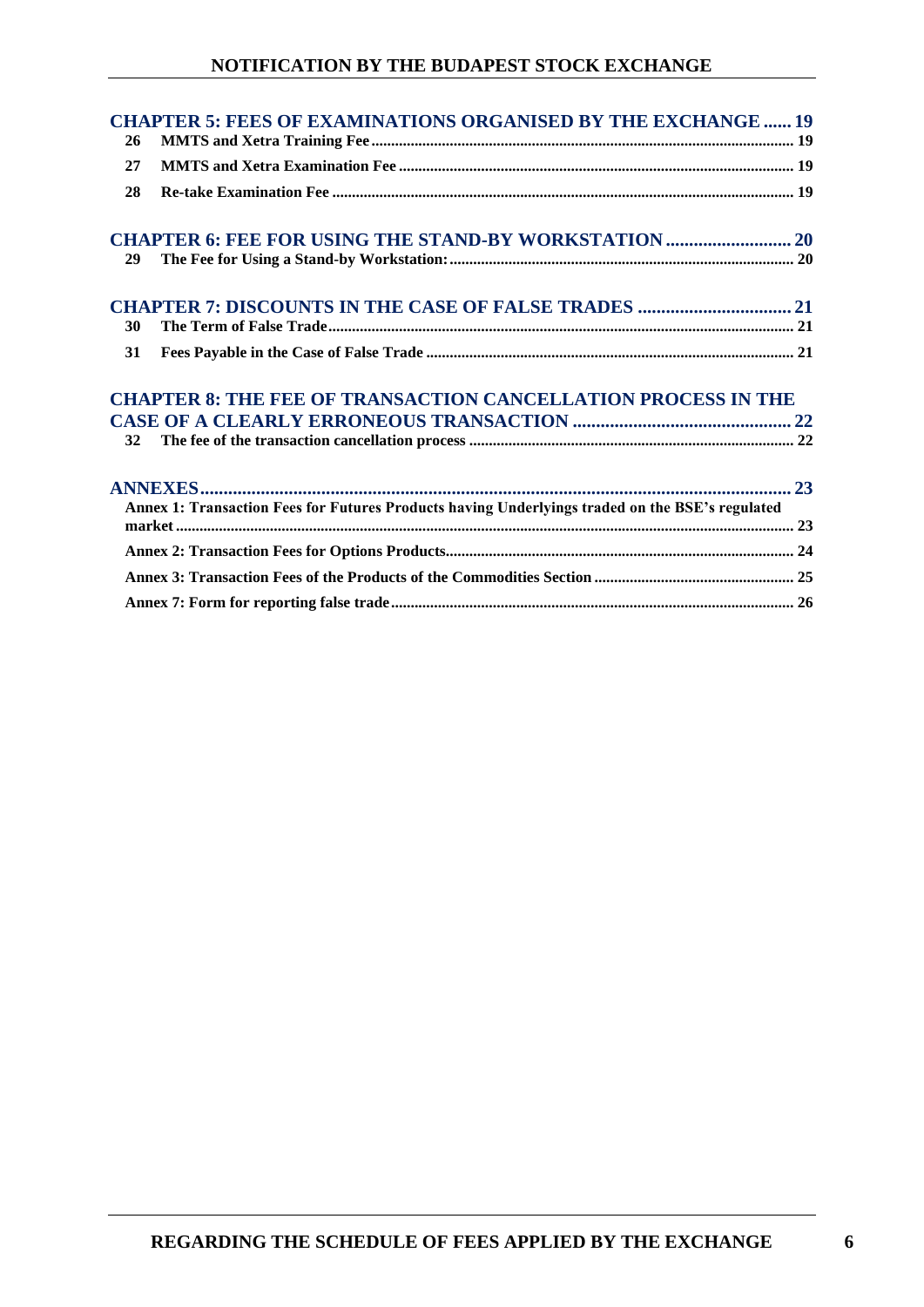## **I: GENERAL**

## <span id="page-6-1"></span><span id="page-6-0"></span>**Chapter 1: PURPOSE, SUBJECT MATTER, PRINCIPLES AND EFFECT OF THE NOTIFICATION**

#### 1.1 Purpose

1.1.1 The "Notification by the Budapest Stock Exchange Ltd. Regarding the Schedule of Fees Applied by the Exchange" (hereinafter: Notification) defines the terms of fees charged by the Budapest Stock Exchange Ltd. (hereinafter: Exchange) against the services it offers (particularly for Exchange Membership, transactions, listing and maintenance, connection to the Trading System and Disclosures).

#### 1.2 Subject Matter

- 1.2.1 The subject matter of the Notification is to capture in writing the rights and obligations of the Exchange and of the persons subject to Exchange Rules by specifying the fees charged against the services delivered by the Exchange and the rules of procedure related to the above in line with the purpose also mentioned in this Notification.
	- 1.3 Effect
- 1.3.1 The persons covered by this Notification include the Exchange and persons subject to Exchange Rules and, subject to an agreement concluded between the relevant parties, coverage may be extended to cover persons in another contractual relationship with the Exchange.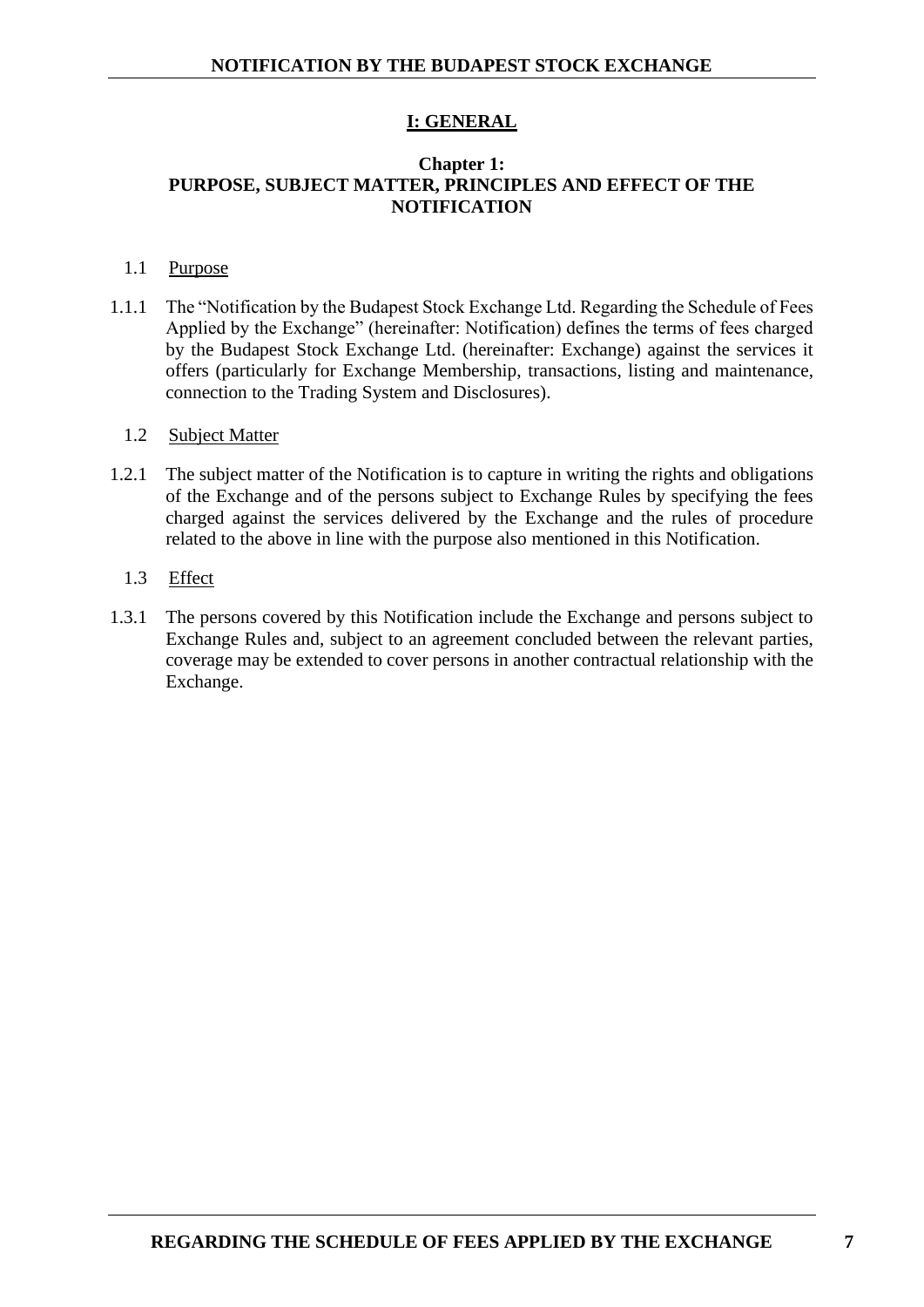## **II: PARTICULAR**

## <span id="page-7-1"></span><span id="page-7-0"></span>**Chapter 1: GENERAL RULES APPLICABLE TO THE FEES CHARGED BY THE EXCHANGE**

## <span id="page-7-2"></span>**2 General Rules**

- 2.1 The CEO has the power to determine the fees charged for Derivative Products as provided in Section 12.3.3.2. The CEO specifies such fees in a decision, which in turn is used by the Board as a basis for modifying this Notification at its next meeting. The fees thus specified by the CEO in a decision shall apply as of the date set therein.
- 2.2 The CEO has the power to determine the fees charged for Historical Data Provision for end-users. The CEO specifies such fees in a decision, which in turn is used by the Board as a basis for modifying this Notification at its next meeting. The fees thus specified by the CEO in a decision shall apply as of the date set therein.
- 2.3 The CEO has the power to provide the terms applicable to the fees laid out in Chapters 5 and 6 hereof. The CEO specifies such fees in a decision, which in turn is used by the Board as a basis for modifying this Notification at its next meeting. The fees thus specified by the CEO in a decision shall apply as of the date set therein.
- 2.4 In case it is justified by special circumstances, the CEO has the power to agree on fee conditions deviating from those set forth hereunder with any Issuer or Exchange Member by concluding an agreement. By exercising the said right, the CEO shall not violate the principles of equal treatment and equal opportunities. The Exchange shall disclose the agreement concluded with an Exchange Member and referred herein, in line with the provisions of the relevant Exchange regulation within 3 exchange days from the mutual signing of the said agreement.
- 2.5 The fees determined in this Notification are payable via bank transfer to the account of the Exchange based on the invoices issued by the Exchange.
- 2.6 The fee items listed in the present Notification exclude VAT.

#### <span id="page-7-3"></span>**3 Payment of Extraordinary Fees**

The Exchange specifies fees to be charged against services not set forth in this Notification on a per case basis.

#### <span id="page-7-4"></span>**4 Default Interest**

The Exchange charges default interest in cases where the fees specified in this Notification are overdue. For default interest the pertaining rules of the Hungarian Civil Code shall apply, and it is chargeable from the day following the day on which the payment became due. The default interest shall become payable within the deadline indicated in the related payment notice of the Exchange (which shall be at least within 8 days from the date of issuance of the invoice).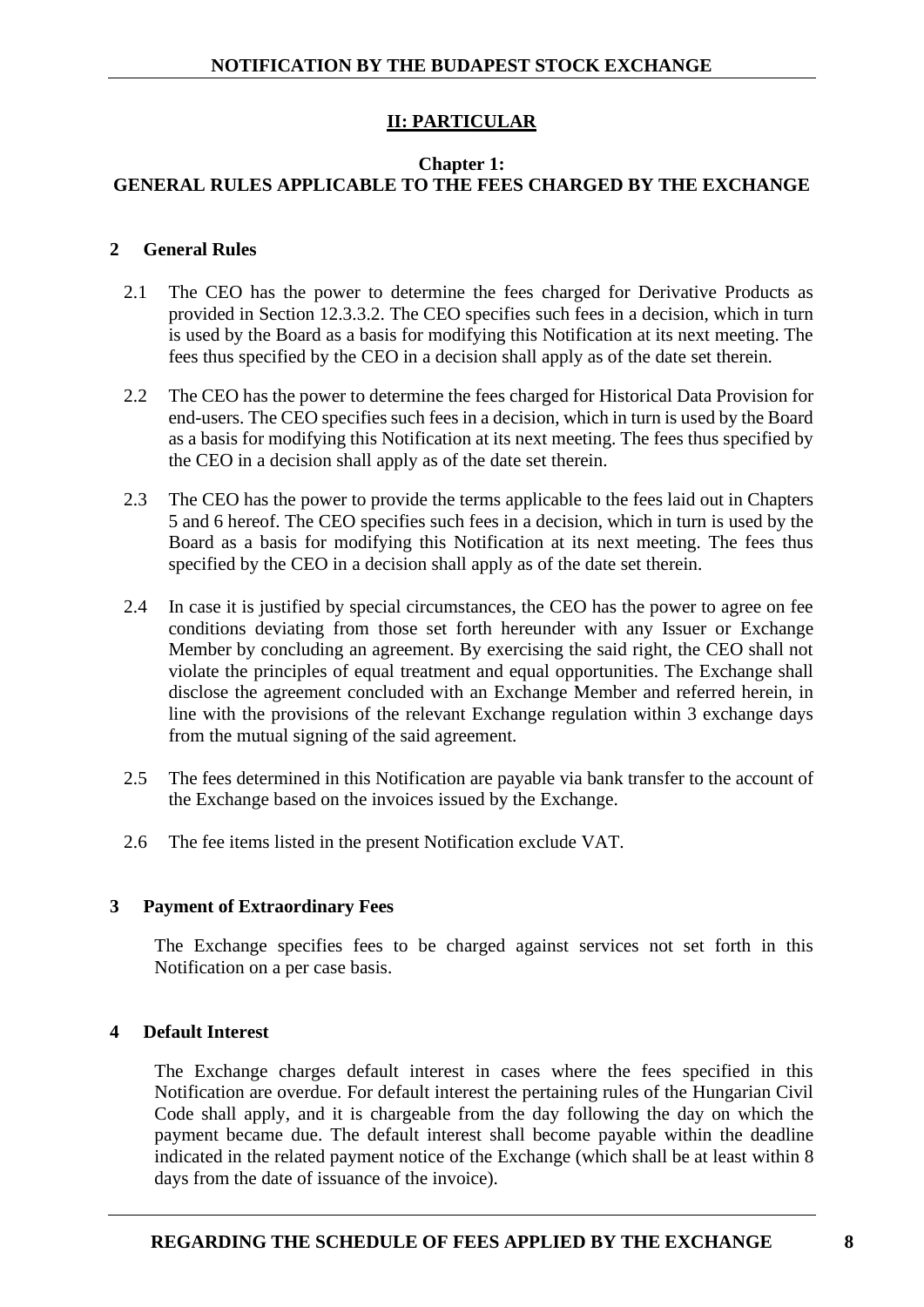#### <span id="page-8-0"></span>**4/A Payment in EUR currency**

The party obliged to pay may choose to settle the fees in EUR in case the fees are determined in HUF in this Notification. In this case, the given fee shall be exchanged based on the EUR/HUF foreign exchange rate of the Central Bank of Hungary published on its website on the day of the bank transfer – or in the absence of this exchange rate, the former working day's exchange rate – minus 3,5%.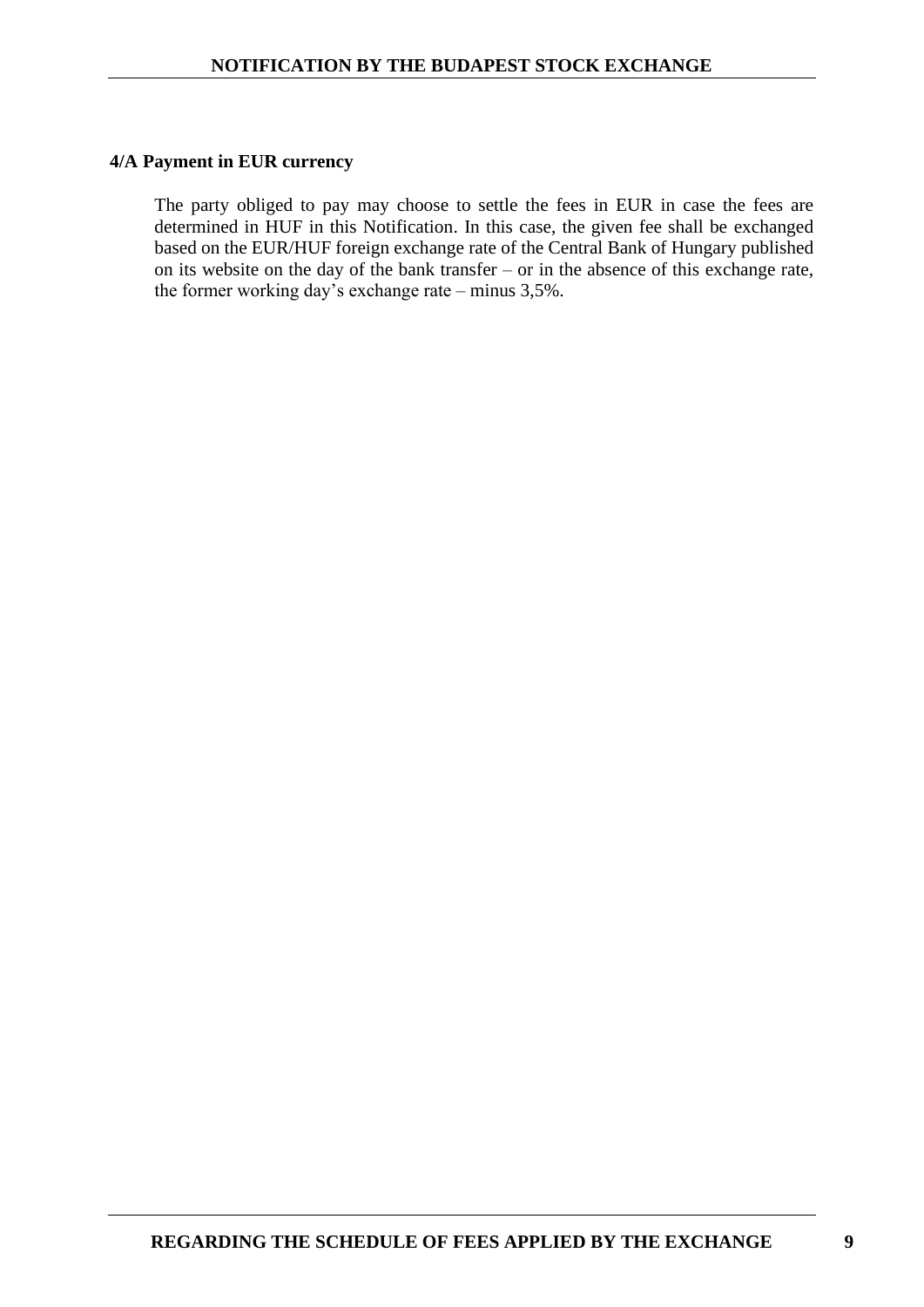## **Chapter 2: FEES RELATED TO EXCHANGE MEMBERSHIP**

#### <span id="page-9-1"></span><span id="page-9-0"></span>**5 One-off admission fee**

5.1 To join any of the Sections of the Budapest Stock Exchange, all Exchange Members and Cross Members shall pay a one-off admission fee, whose sum is HUF 0.

#### <span id="page-9-2"></span>**6 Further Fees Related to the right to trade in the Equity Section**

6.1 Minimum Annual Fee right to trade Each investment firm shall pay a minimum of HUF 1.8 million against each year of trading in the Equities Section.

#### <span id="page-9-3"></span>**7 Further Fees Related to the right to trade in the Debt Securities Section**

7.1 Minimum Annual Fee

Each investment firm shall pay a minimum of HUF 0.5 million against each year of trading in the Debt Securities Section.

#### <span id="page-9-4"></span>**8 Further Fees Related to right to trade in the Derivatives Section**

8.1 Minimum Annual Fee

Each investment firm and Individual Trader shall pay a minimum of HUF 1.5 million against each year of trading in the Derivatives Section.

#### <span id="page-9-5"></span>**9 Further Fees Related to right to trade in the Commodities Section**

#### 9.1 Minimum Annual Fee

Each investment and Commodity Exchange firm shall pay a minimum of HUF 200,000 against each year of trading in the Commodity Section.

#### <span id="page-9-6"></span>**10 Expiration of Fees related Exchange Membership**

- 10.1 Minimum annual fees for Sections shall be paid by each Exchange Member before the first Exchange day of the year against which the fee is paid, or in advance in case right to trade in a given section is granted in the course of a year.
- 10.2 The minimum annual fee is calculated for a full calendar year. Each year that has commenced shall be deemed to constitute a full year, regardless of the time at which the given right to trade is granted.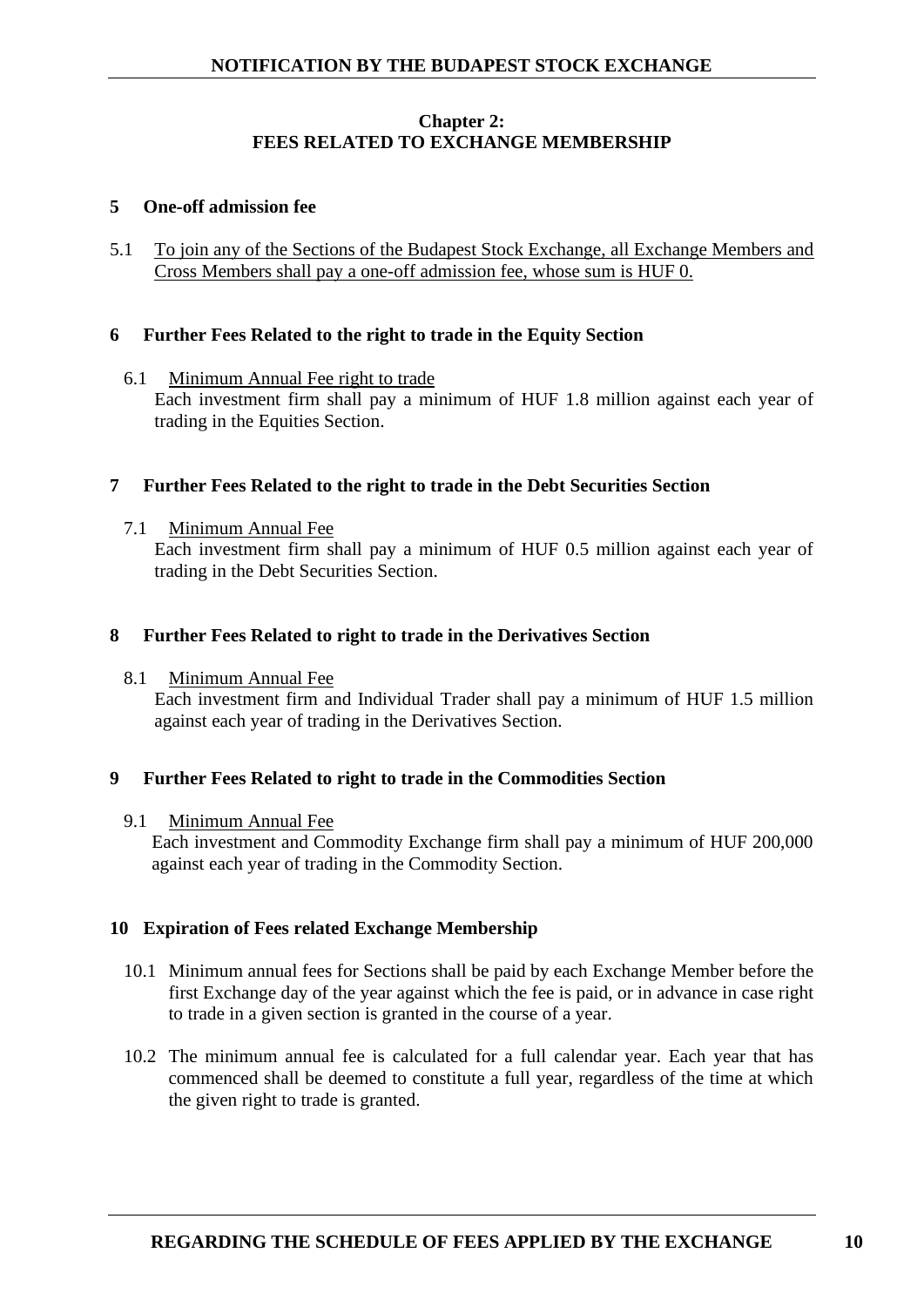## **Chapter 3: TRANSACTION FEES**

#### <span id="page-10-1"></span><span id="page-10-0"></span>**11 General Rules**

- 11.1 Transaction fees are payable by the seller as well as the buyer on the basis of the Total Value of the transaction they engage in.
- 11.2 A daytrade discount may be given when calculating the transaction fee. The daytrade discount is due after the smaller of the daily sum of contracts of purchase transactions on a position account on the one hand, and that of sales transactions on the same position account on the other hand, both calculated within a Trading Day, with respect to a given instrument. While calculating these sums, those transactions where the same position account stands on both sides of the transaction should not be included. In the case of the buy or sell side of the position account with a higher daily sum of contracts, discounts are given for the smaller of the daily sum of contracts, following the chronological order of the transactions concluded. No daytrade discount applies for transactions concluded on the temporarily consolidated account (account no. 888888)
- 11.3 For fee payment purposes, Cross Orders (transaction where the same Exchange Member is at both the buy side and the sell side of the transaction) shall be deemed to constitute two transactions, a purchase and a sale.
- 11.4 Transaction fees shall be payed whenever the amount of the transaction fees payable by an Exchange Member surpass the Minimum Annual Fee for the given Section paid by the Exchange Member.
- 11.5 Exchange Members shall pay the transaction fees based on the invoices issued by the Exchange until the deadline indicated in the invoice, which shall be at last the  $10<sup>th</sup>$  of the month following the month the said fee is payable against.
- 11.6 The transaction value expressed in forints of the listed products traded in currencies other than the Hungarian forint is determined taking account of the official NBH Exchange Rate effective for the day of the transaction.

## <span id="page-10-2"></span>**12 Transaction Fees in Each Section**

#### 12.1 The transaction fee payable against each deal in the Equities Section

- 12.1.1 In general, the transaction fee shall be 0.015 percent of the transaction value expressed in forints, with a minimum of HUF 70 and a maximum of HUF 45,000, where those transactions that were realised on both the buyer-side and the seller-side from one offer in a given month are considered as a single transaction when calculating the transaction fee.
- 12.1.2 For transactions made in the Closing Auction (including the Trade-at-Close period too) phase, the transaction fee shall be 0.020 percent of the transaction value expressed in forints, with a minimum of HUF 70 and a maximum of HUF 45,000, where those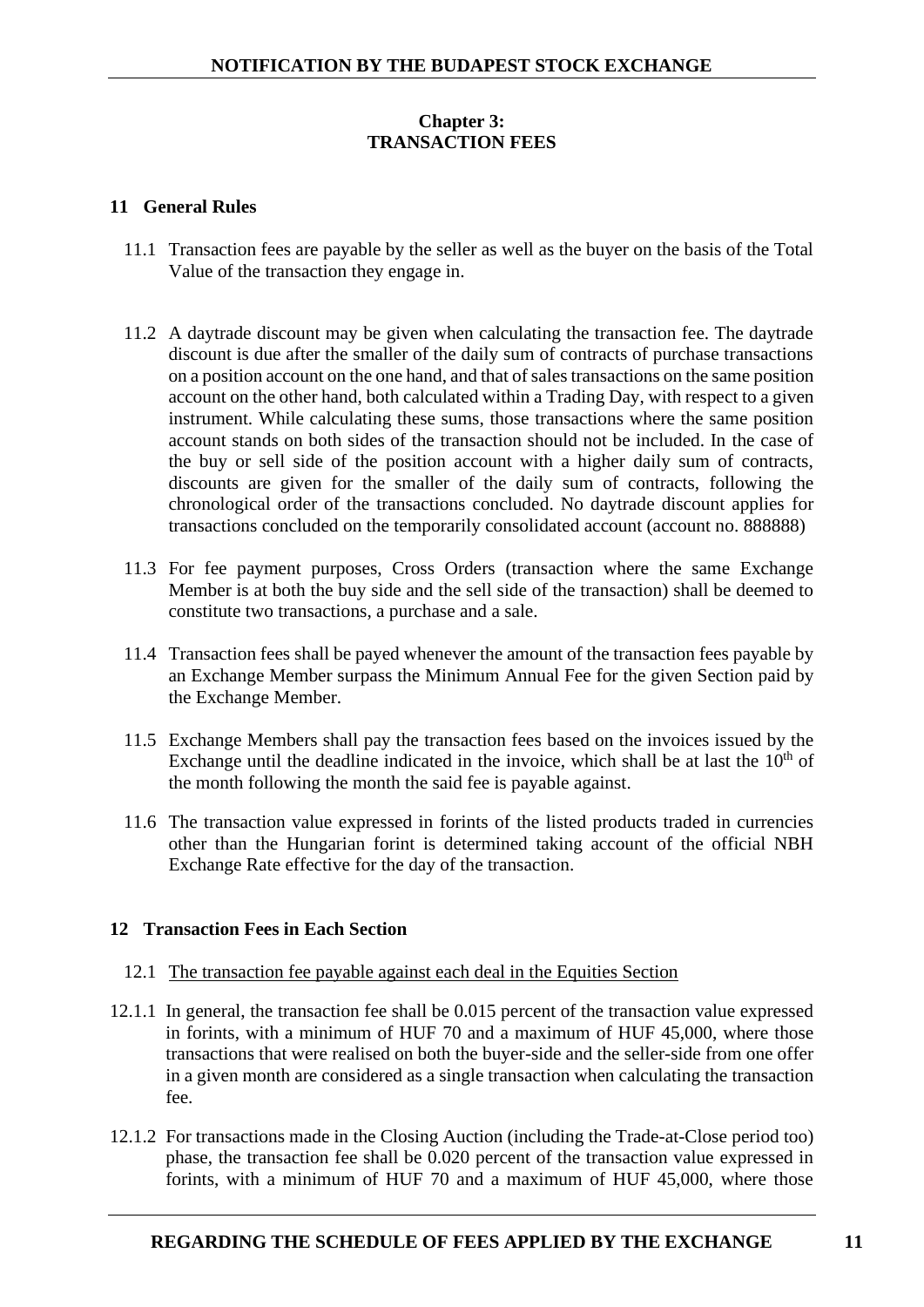transactions that were realised on both the buyer-side and the seller-side from one offer in a given month are considered as a single transaction when calculating the transaction fee.

12.1.3 For transactions in Structured Products (certificates, warrants) conducted by Market Makers, the transaction fee shall be 0.015 percent of the transaction value expressed in forints, with a minimum of HUF 70 and a maximum of HUF 45,000, where those transactions that were realised on both the buyer-side and the seller-side from one offer in a given month are considered as a single transaction when calculating the transaction fee. For transactions in Structured Products (certificates, warrants) not conducted by Market Makers, the fee shall be a fixed HUF 200, where those transactions that were realised on both the buyer-side and the seller-side from one offer in a given month are considered as a single transaction when calculating the transaction fee.

## 12.2 The transaction fee payable against each deal in the Debt Securities Section

The transaction fee shall be 0.01 percent of the transaction value expressed in forints, with a minimum of HUF 50 and a maximum of HUF 2,000, where those transactions that were realised on both the buyer-side and the seller-side from one offer in a given month are considered as a single transaction when calculating the transaction fee.

## 12.3 The Transaction Fee Payable Against Each Deal in the Derivatives Section

- 12.3.1 In the Derivatives Section transaction fees paid for all transactions are calculated on the basis of the contracts made.
- 12.3.2 In respect of the Contracts in the Derivatives Section, from fees paid for daytrade transactions the Budapest Stock Exchange provides 50% allowance.
- 12.3.2.1 The Budapest Stock Exchange offers a 66% rebate on the day trading fees collected in the Derivatives Section's currency futures and options transactions.

## 12.3.3 Futures Products

12.3.3.1 The transaction fees payable against a deal in futures products are listed in Annex 1.

## 12.3.3.2

- a) Transaction fees payable against equity and index-based futures Contracts shall be reviewed on the first Exchange Day after June 15 and December 15.
- b) During the review, transaction fees payable against equity and index-based futures Contracts shall be calculated according to the following: the transaction fee payable against equity-based futures Contracts corresponds to 0.006 percent of the Market Value of the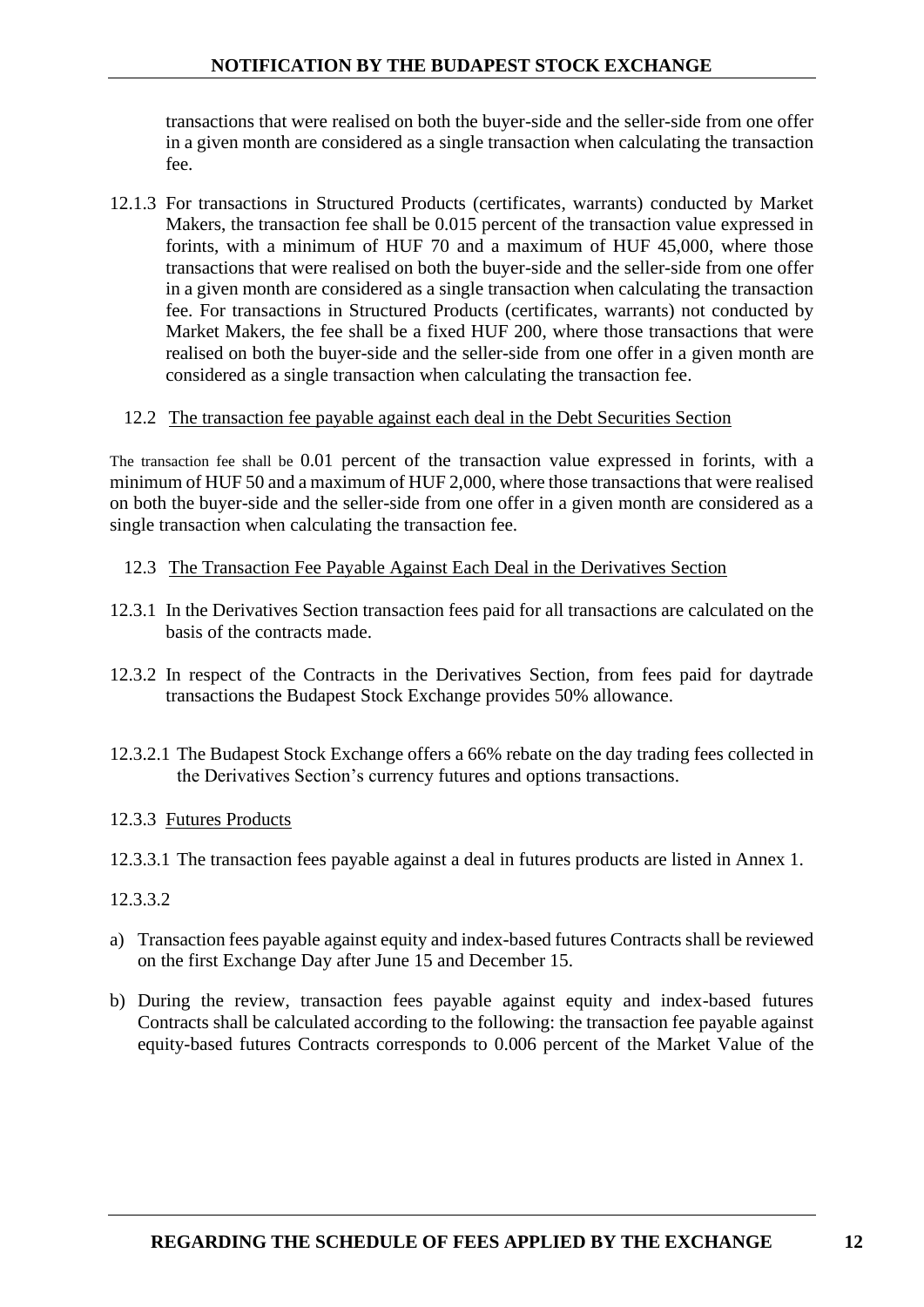## **NOTIFICATION BY THE BUDAPEST STOCK EXCHANGE**

given Contract, while the transaction fee payable against index-based futures Contracts corresponds to 0.00375 percent of the Market Value of the given Contract.

- c) During the review, the mathematical average of daily cash market Closing Prices of the Underlying Product in the month preceding the date of the review shall be taken into account for the purposes of determining the Market Value of the Contract.
- d) The transaction fees valid from the first calendar day of the month following the month of review until the last calendar day of the next review month (from January 1 to June 30, and from July 1 to December 31) shall be set by rounding the values received from the previous calculation to the nearest HUF 1 (and at least to HUF 1).
- 12.3.3.3 Whenever a new equity or index-based futures product is listed and at transaction fee reviews the CEO sets the fees payable for transactions in the given product in line with the provisions in Sections 12.3.3.2 and 12.3.3.3.
- 12.3.4 Options Products
- 12.3.4.1 The transaction fees payable against a deal in options products are listed in Annex 2.
	- 12.4 Transaction fee payable against each deal in the Commodities Section
- 12.4.1 In the Commodities Section transaction fees paid for all transactions are calculated on the basis of the contracts made.
- 12.4.2 In respect of the Contracts in the Commodities Section, from fees paid for daytrade transactions the Budapest Stock Exchange provides 50% allowance.
- 12.4.3 Transaction fees for certain products of the Commodities Section are included in Annex 3.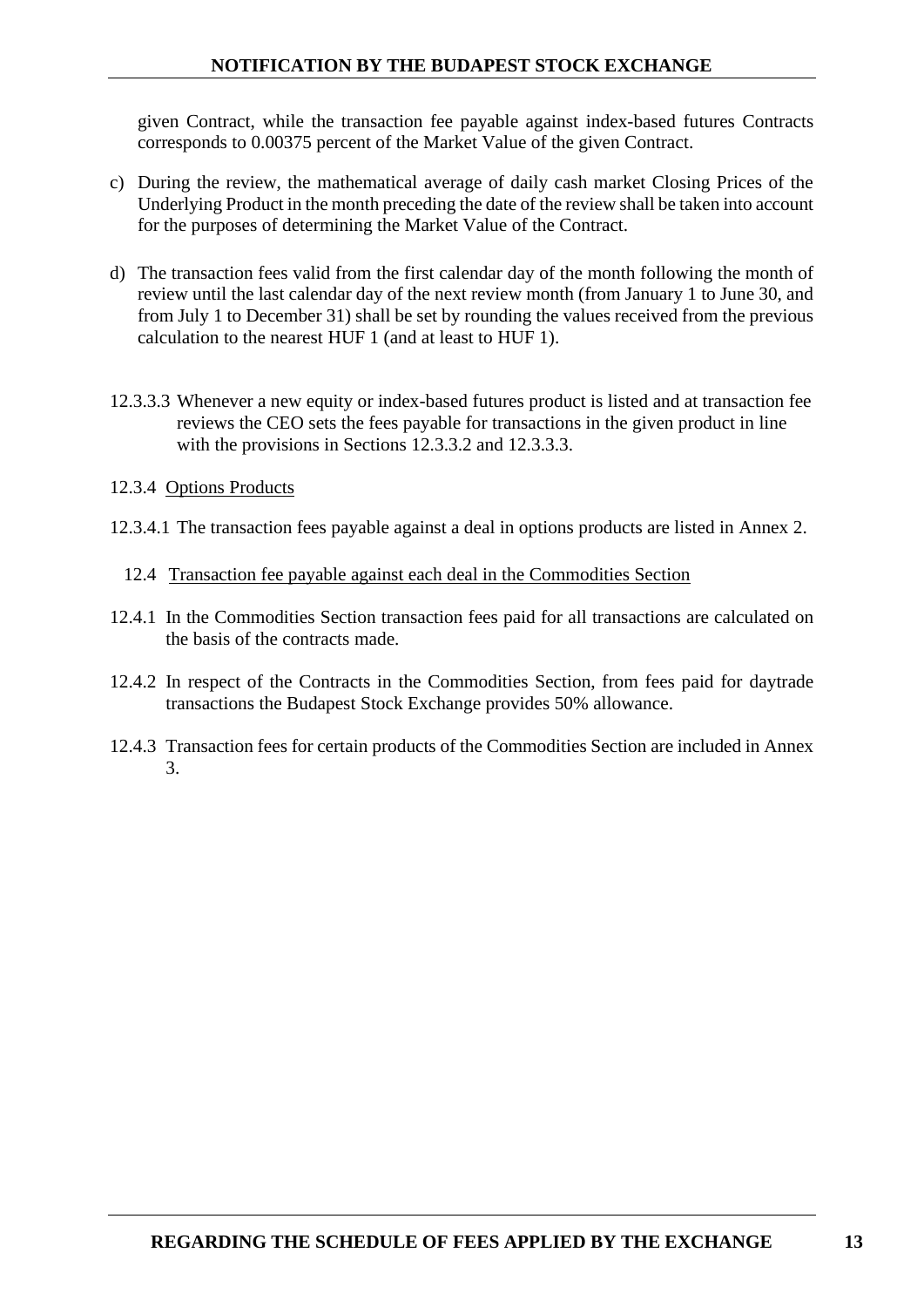## <span id="page-13-0"></span>**Chapter 4: FEES PAYABLE FOR LISTING AND MAINTAINING SECURITIES**

#### <span id="page-13-1"></span>**13 General Rules**

- 13.1 Regardless of the category involved, Issuers shall pay fees to the Exchange as provided in the rules set forth below.
- 13.2 Whenever a listed series of securities is converted into dematerialised securities, the Issuer of the series shall be exempt from the obligation to pay a fee for listing.

## <span id="page-13-2"></span>**14 Listing and Maintenance Fees Payable for Equities and Other Securities Issued for an Indefinite Term**

- 14.1 Initial Listing Fee Issuers are not obliged to pay a fee for listing Equities and Other Securities Issued for an Indefinite Term.
- 14.2 Listing Maintenance Fee

The Issuer of a listed securities series shall pay a maintenance fee for having the series quoted on the Exchange.

- 14.2.1 The maintenance fee payable by an Issuer with the exception of issuers of open-end investment funds with indefinite term – shall be calculated on the basis of capitalisation. For a Capitalisation of less than HUF 20,000,000,000, the maintenance fee is 0.05% of the Capitalisation. For a Capitalisation of more than HUF 20,000,000,000, for the portion less than HUF 20,000,000,000, the maintenance fee is 0.05% of the Capitalisation, for the portion more than HUF 20,000,000,000, the maintenance fee is 0.005% of the Capitalisation, but in any case at least HUF 3,000,000, and at most HUF 15,000,000,.
- 14.2.1.1 In respect of open-end investment funds with indefinite term, the annual fee for continued trading represents 0.0114% of Capitalisation.
- 14.2.2 Calculating Capitalisation as a Percentage Value
- 14.2.2.1 Capitalisation shall be calculated four times a year, following the current quarter.
- 14.2.2.2 For each Exchange day of the current quarter, the amount of capitalisation shall be the simple mathematical average of daily capitalisation data established as a product of multiplication of the given day's Average Price and the listed number of securities.
- 14.2.2.3 The Average Price applicable for the establishment of capitalisation is the Average Price weighted by turnover. If such Price does not exist on the given day, then the last Average Price, established according to the above, shall be applied.
- 14.2.2.3.1 Should the listed quantity change as a consequence of a splitting or contraction of shares, from that day onward until the first transaction with the security of a changed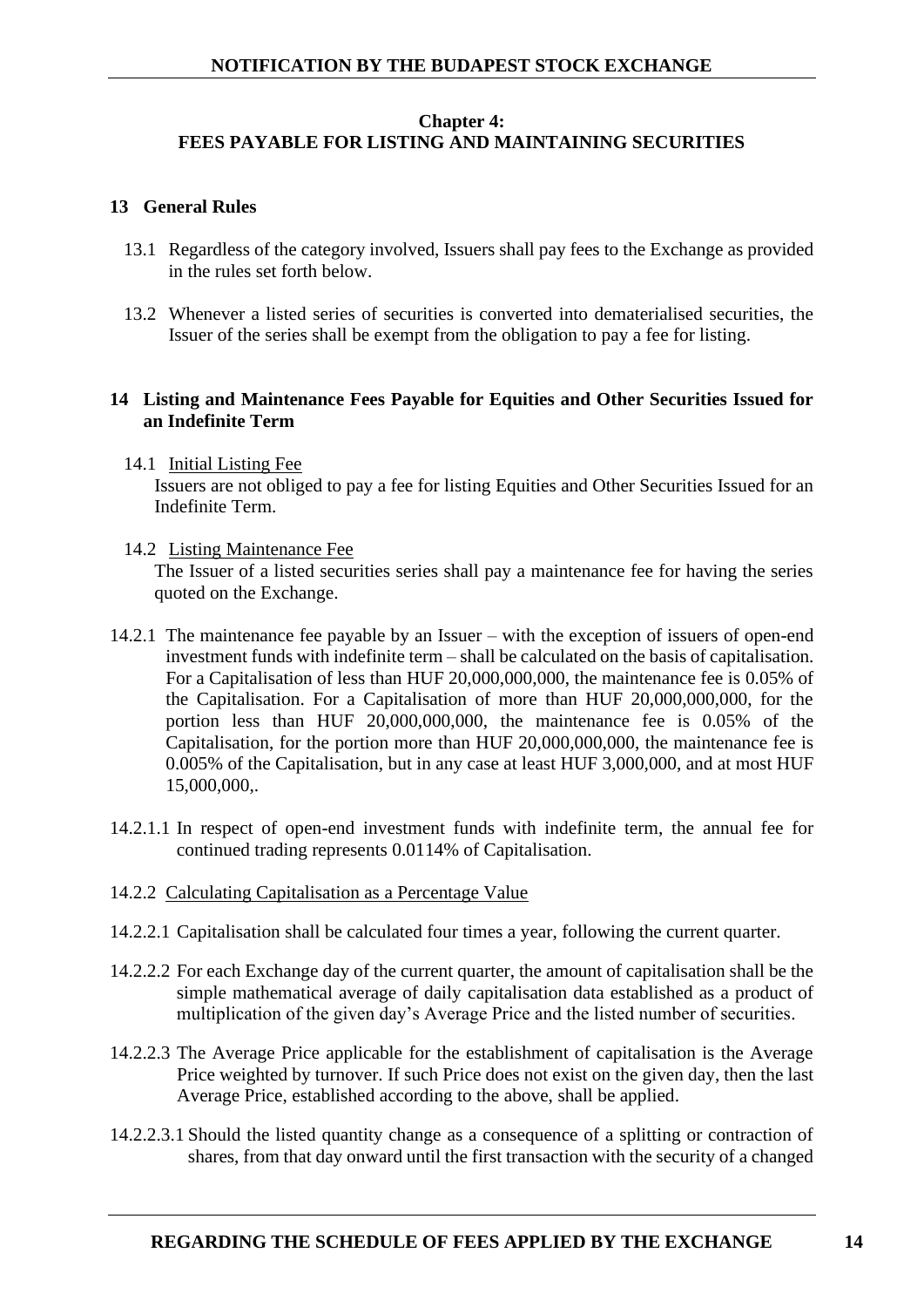face value, the last Average Price used in calculating the fee shall be modified proportionately to the split or the contraction.

- 14.2.2.3.2 In the event that no transaction has been made on the given securities since the securities were listed, the face value of the securities shall be applicable instead of the Average Price.
- 14.2.3 In case of equity listings, the maintenance fee is due and payable as of the day of the addition to the Product List (Listing Date).

## <span id="page-14-0"></span>**15 Listing and Maintenance Fees Payable for Securities Issued for a Limited Term, Other Than Those in Section 18**

- 15.1 Initial Listing Fee
- 15.1.1 The Issuer of a series shall pay a fee for having the series listed on the Exchange.
- 15.1.2 The fee for listing shall be 0.01% of the total face value of the series of securities.
- 15.1.2.1 In the case of debt securities with an annuity, the amount of the initial listing fee is 0.01% of the outstanding capital on the day of listing. The total outstanding capital is equal to the outstanding capital on the day of listing, multiplied by the number of securities to be listed.
- 15.1.3 The total annual amount of fees paid by a single Issuer for having its fixed term securities series listed on the Exchange shall be no more than HUF 8 million per annum.
	- 15.2 Listing Maintenance Fee
- 15.2.1 An Issuer of a listed series of securities shall pay a maintenance fee for having the series quoted on the Exchange.
- 15.2.2 The annual maintenance fee shall be 0.0114% of the total face value as a percentage value of the series of securities.
- 15.2.3 In the case of any series issued within the framework of a bond or a mortgage bond program, the annual maintenance fee shall be 0.0057% of the total face value of the series of securities as a percentage value.
- 15.2.4 Calculating the total face value as a percentage value
- 15.2.4.1 The total face value shall be calculated four times a year, following the current quarter.
- 15.2.4.2 For each Exchange day of the current quarter, the Total Face Value shall be the simple mathematical average of daily total face value (in the case of series of securities with annuity: the total outstanding capital determined by KELER for of the given day) data established as a product of multiplication of a given day's face value (in the case of a series of securities with annuity: the outstanding capital of the given day) and the number of listed securities.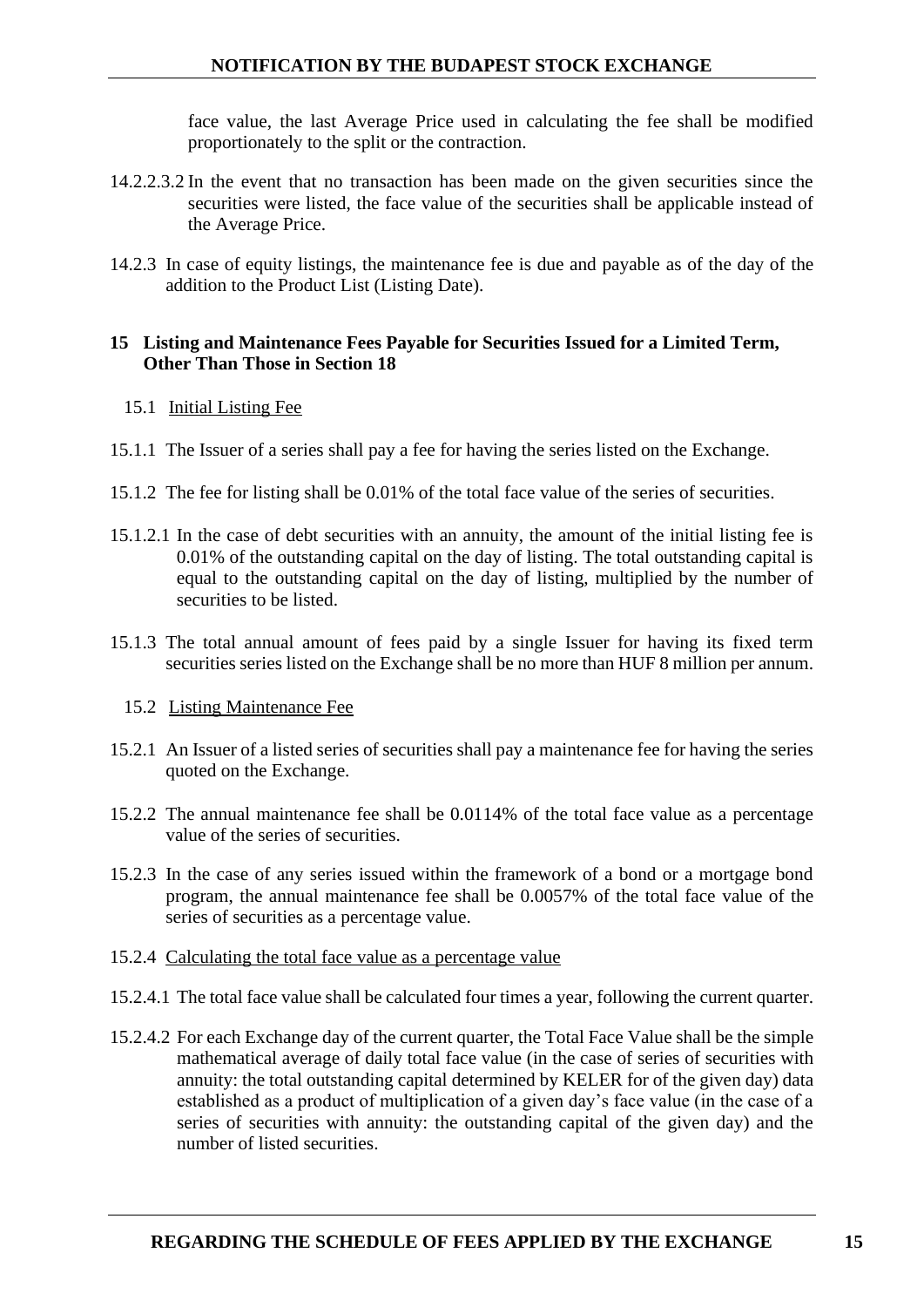## <span id="page-15-0"></span>**16 Listing and Maintenance Fees for Structured Products**

16.1 Regarding the listing and maintenance fees of Structured Products listed and quoted on the Exchange, fees set forth in Section 16 of this Notification shall be applied exclusively.

## 16.2 Initial Listing Fee

The listing fee payable for Structured Products listed in the same calendar year shall be: a) up to 50 pcs of Structured Products: HUF 200,000 /per each product b) from the 51st Structured Product: HUF 125,000 /per each further product c) from the 101st Structured Product: HUF 100,000 /per each further product

## 16.3 Listing Maintenance Fee

The annual maintenance fee payable for having a Structured Product quoted on the Exchange shall be HUF 125,000.

## <span id="page-15-1"></span>**17 Deleted**

## <span id="page-15-2"></span>**18 Listing and Maintenance Fees for Government Securities**

18.1 The listing and annual maintenance fees payable against government securities listed and quoted on the Exchange shall be set in a separate agreement concluded between the Exchange and the Issuer. If no separate agreement exists, the fees set forth in Section 15 of this Notification shall apply.

## <span id="page-15-3"></span>**19 Listing and Maintenance Fee for Compensation Notes**

#### 19.1 Initial Listing Fee

The fee payable for listing a series of compensation notes shall be HUF 6 million.

19.2 Maintenance Fee

Issuers are not obliged to pay a fee for maintaining compensation notes.

## <span id="page-15-4"></span>**20 Special Rules for Listing and Maintenance Fees for Foreign Securities, as well as Securities from Domestic Issues, Denominated and/or Traded in a Currency Other than the Hungarian Forint**

20.1 Whenever a fixed-term security is listed on the Exchange and in case of a new listing (tap sales) against a series already quoted on the Exchange, the total face value of the listed securities based on Section 15.1 shall be converted into Hungarian Forints at the official rate quoted by the Central Bank of Hungary for the day preceding the date of decision on listing the given securities.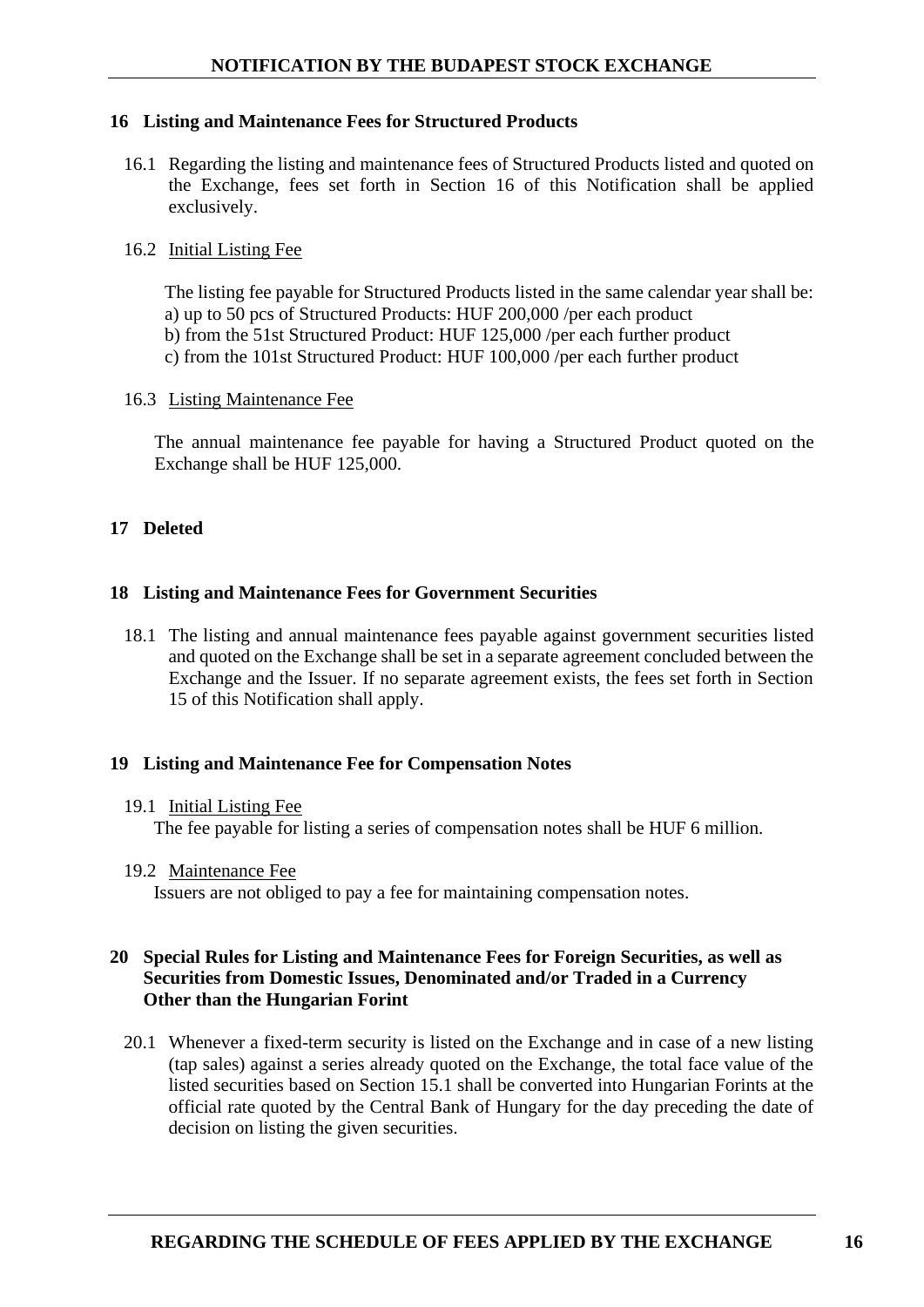20.2 The Average Price of the given day or the face value (outstanding capital value) of a series quoted on the Exchange shall be converted into Hungarian Forints at the official rate quoted by the Central Bank of Hungary for the given day and the converted amount shall be used to determine the percentage value payable for maintaining the securities using the calculations set forth in Sections 14.2.2.2., 15.2.2 or 15.2.3, depending on the type of series.

## <span id="page-16-0"></span>**21 Special Rules for Listing and Maintenance Fees for Depositary Receipts**

- 21.1 When calculating the listing and annual maintenance fee, the rules set forth in this Chapter shall be applied as appropriate depending on the type of Underlying Security; the total face value of the Underlying Security shall be converted into Hungarian Forints for the purposes of the calculation.
- 21.2 Conversion shall follow the rules set forth in Section [20.](#page-15-4)

## <span id="page-16-1"></span>**22 Pro Rata Maintenance Fees**

- 22.1 Issuers shall pay the pro rata amount of annual maintenance fees in the year their securities are listed or de-listed, and in each case where a quoted series is reduced over the course of a year.
- 22.1.1 The fee payable in the year of listing shall be calculated as of the date when the particular securities are first quoted on the Exchange (i.e. the day of the addition to the Product List).
- 22.1.2 The fee payable in the year of de-listing shall be calculated up to the Exchange Day when the particular securities are quoted for the last time on the Exchange before removal from the Product List.

## <span id="page-16-2"></span>**23 Listing New Securities Against a Quoted Series**

- 23.1 Initial Listing Fee
- 23.1.1 Whenever new securities (taps) are listed against fixed term series quoted on the Exchange, the fee payable for such a listing shall be the difference between the listing fee calculated for the total quantity quoted after the new listing and the quantity listed earlier according to the fee structure set forth in Section 15.1.

#### <span id="page-16-3"></span>**24 The Due Date of Listing and Maintenance Fees**

24.1 Unless otherwise agreed, Issuers shall pay the annual maintenance fee via bank transfer to the account of the Exchange in four quarterly instalments – and in the case of a delisting, after the day of the Delisting – following the quarter in question within the deadline indicated in the invoice, which shall be at least 30 days from the date of the issuance of the invoice.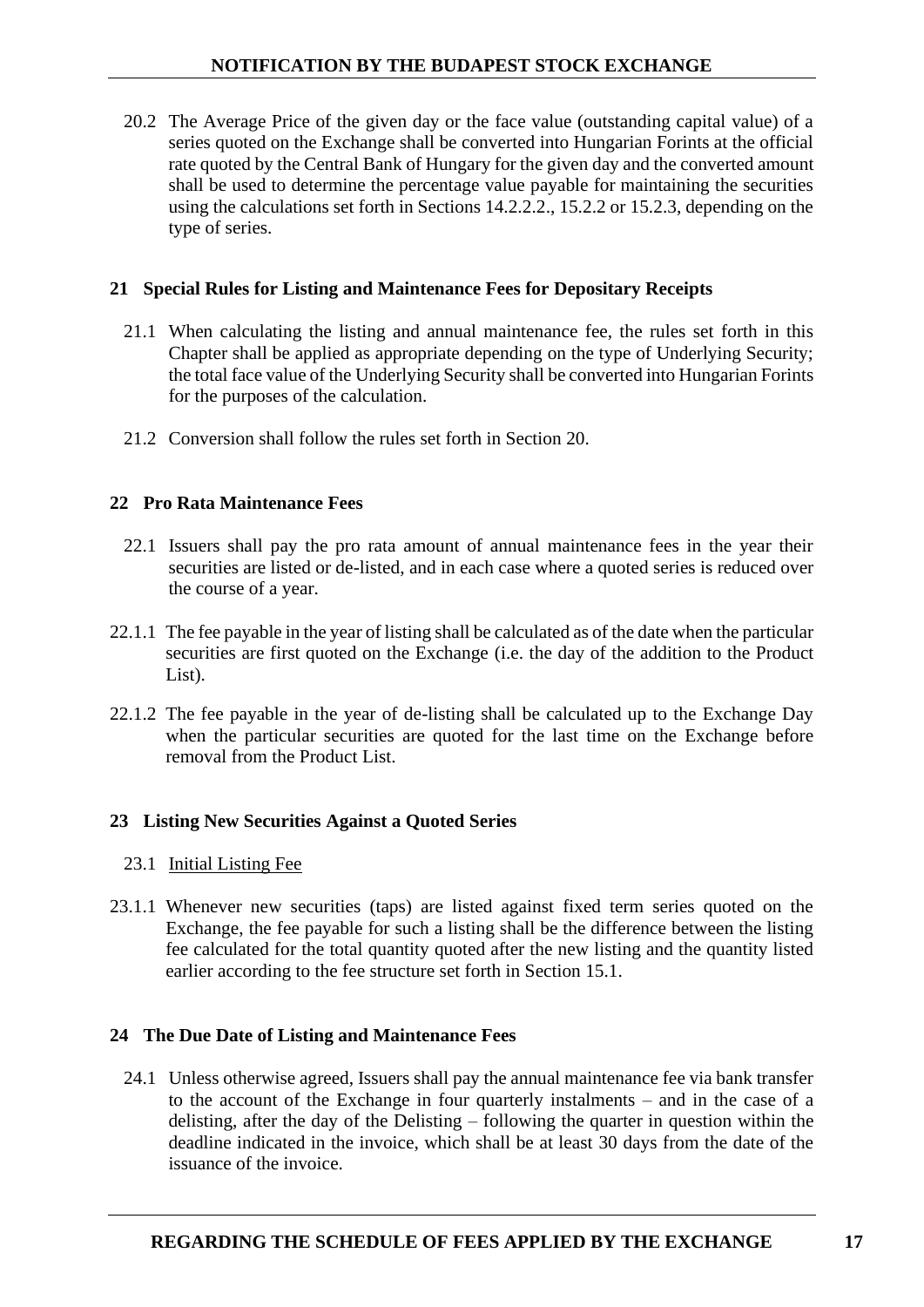24.2 The listing fee for having a series of securities listed on the Exchange shall be paid by the Issuer on the Exchange Day follows the Listing Date at the latest, payable to the Exchange's account. The Issuer must provide proof of payment to the Exchange.

## <span id="page-17-0"></span>**25 Discounts**

- 25.1 If ordinary shares of any type by an Issuer are already included in the Product List, the Issuer shall be entitled to a 50% discount on the listing maintenance fees payable upon listing other securities series by the same Issuer, excluding ordinary shares.
- 25.1.1 If the listing of other series of securities preceded the date when ordinary shares are listed, the discount on the maintenance fee payable for the other securities shall apply as of the date when the ordinary shares are listed.
	- 25.2 Issuers qualify for discounts on the fee charged for listing fix term securities series at the rates set forth below:
		- a) maturing in less than 370 days: 30%,
		- b) maturing in over 370 days but in maximum 735 days: 20%,
		- c) maturing in over 735 days but in maximum 1,100 days: 10%.
	- 25.3 Discount rights may be applied simultaneously.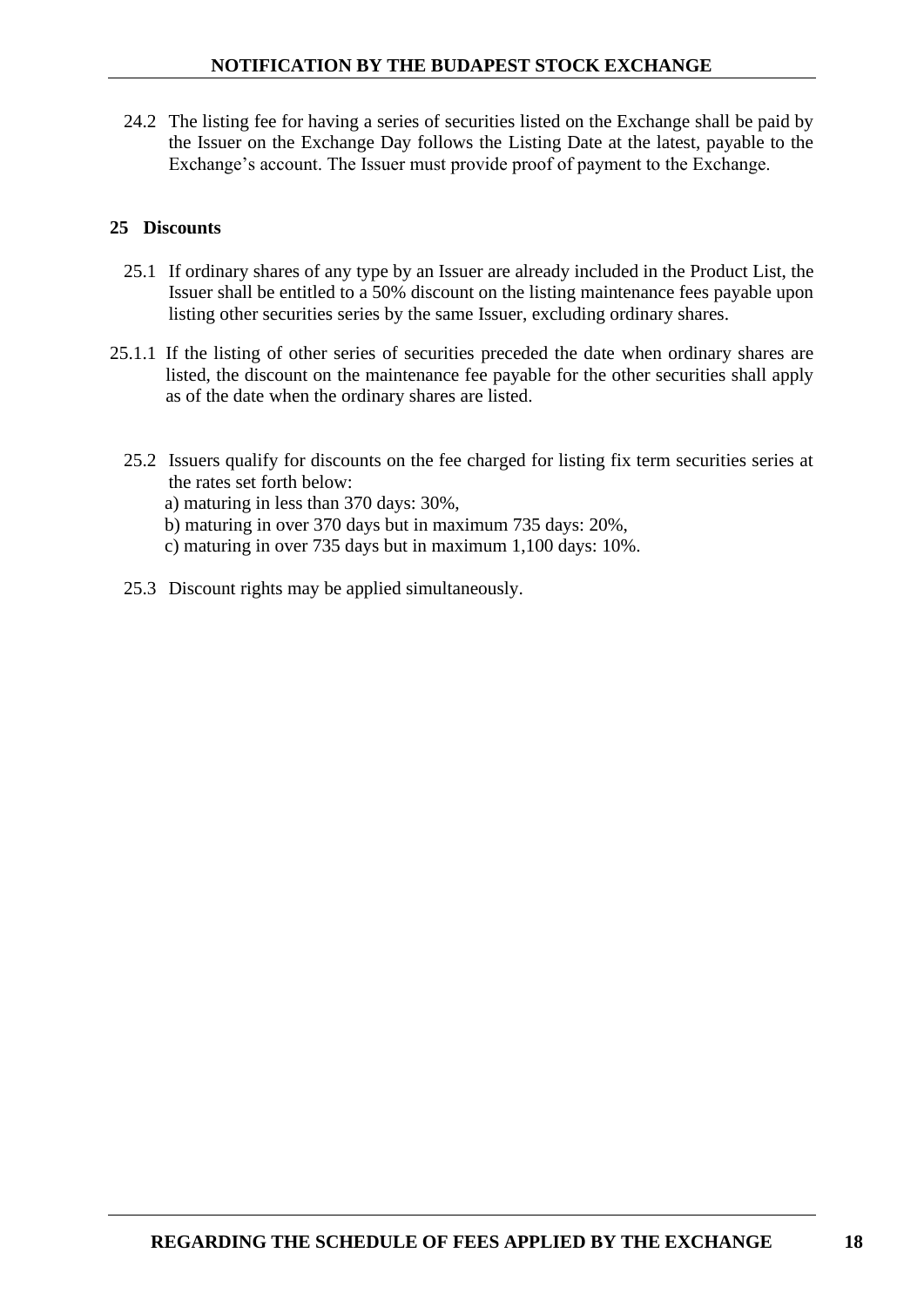## **Chapter 5: FEES OF EXAMINATIONS ORGANISED BY THE EXCHANGE**

## <span id="page-18-0"></span>**The terms of fees set forth in this Chapter of the Notification shall be subject to a decision issued by the CEO.**

## <span id="page-18-1"></span>**26 MMTS and Xetra Training Fee**

- 26.1 Training fee paid by Exchange Member with Hungarian seat shall be: HUF 29,000 per person.
- 26.2 Training fee paid by Exchange Member with non-Hungarian seat shall be: EUR 100 per person.
- 26.3 The tuition fees shall be paid within the deadline (at least 15 days from the issuance of the invoice) indicated in the invoice issued by the exchange on the basis of the list of participants at training sessions.

## <span id="page-18-2"></span>**27 MMTS and Xetra Examination Fee**

- 27.1 Examination fee paid by Exchange Member with Hungarian seat shall be: HUF 36,000 per person.
- 27.2 Examination fee paid by Exchange Member with non-Hungarian seat shall be: EUR 120 per person.
- 27.3 The examination fees shall be paid afterwards, within the deadline (at least 15 days from date of the issuance of the invoice) indicated in the invoice issued by the exchange on the basis of the list of participants at examination sessions.

#### <span id="page-18-3"></span>**28 Re-take Examination Fee**

- 28.1 One re-take examination is free of charge for every Exchange Member. Every additional re-take examination fee paid by Exchange Member with Hungarain seat shall be: HUF 36,000 per person. Re-take examination fee paid by Exhange Member with non-Hungarian seat shall be: EUR 120 per person.
- 28.2 The re-take examination fee shall be paid within the deadline (at least 15 days from the date of issuance of the invoice) indicated in the invoice issued by the Exchange on the basis of the list of participants at re-sit examination session.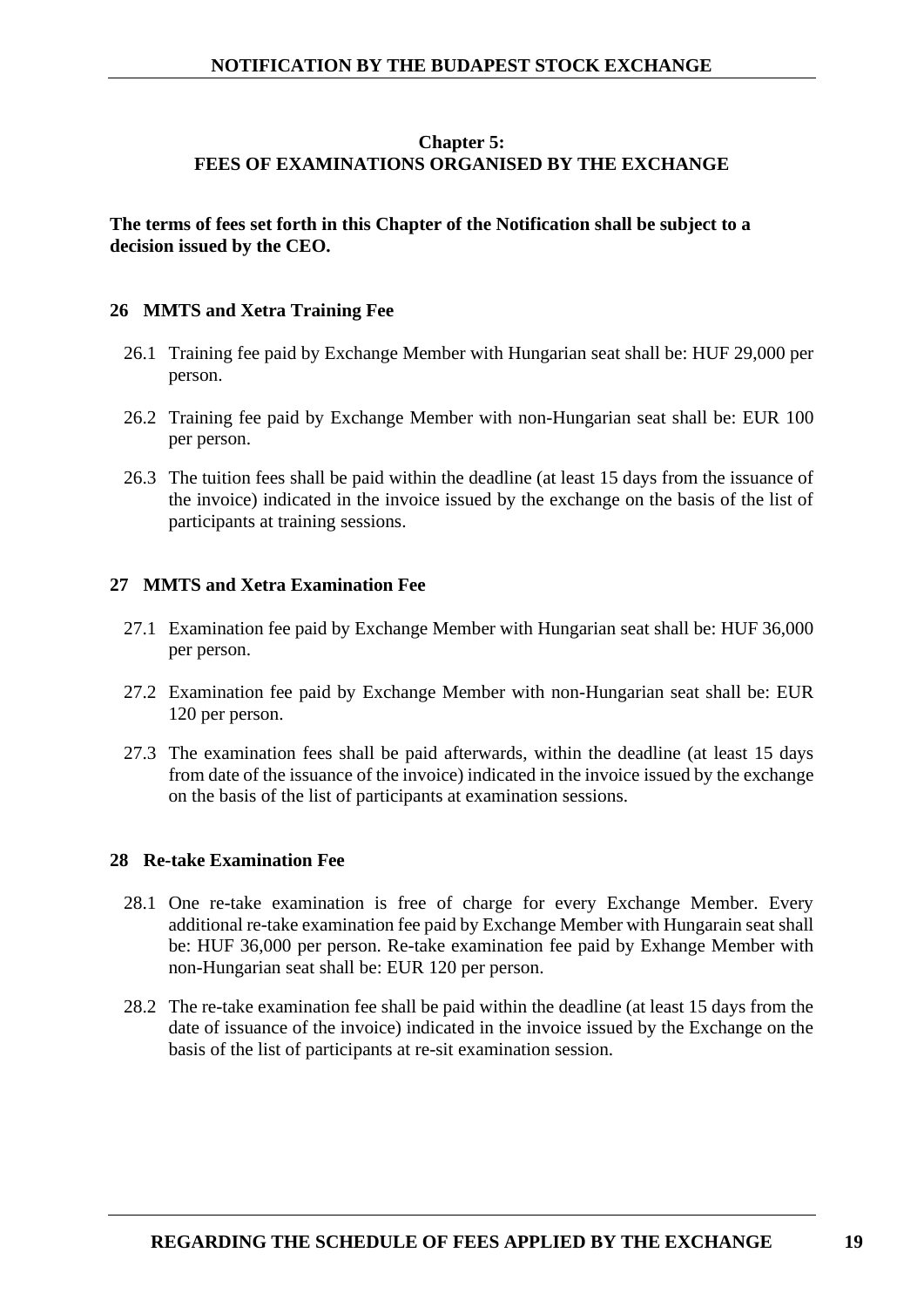## **Chapter 6: FEE FOR USING THE STAND-BY WORKSTATION**

## <span id="page-19-0"></span>**The terms of fees set forth in this Chapter of the Notification shall be subject to a decision issued by the CEO.**

## <span id="page-19-1"></span>**29 The Fee for Using a Stand-by Workstation:**

for a single Exchange day shall be HUF 50,000.

- 29.1 An Exchange Day once commenced shall be deemed to constitute a full Exchange Day.
- 29.2 This fee shall be paid afterwards, within the deadline (at least 15 days from the date of issuance of the invoice) indicated in the invoice issued by the Exchange.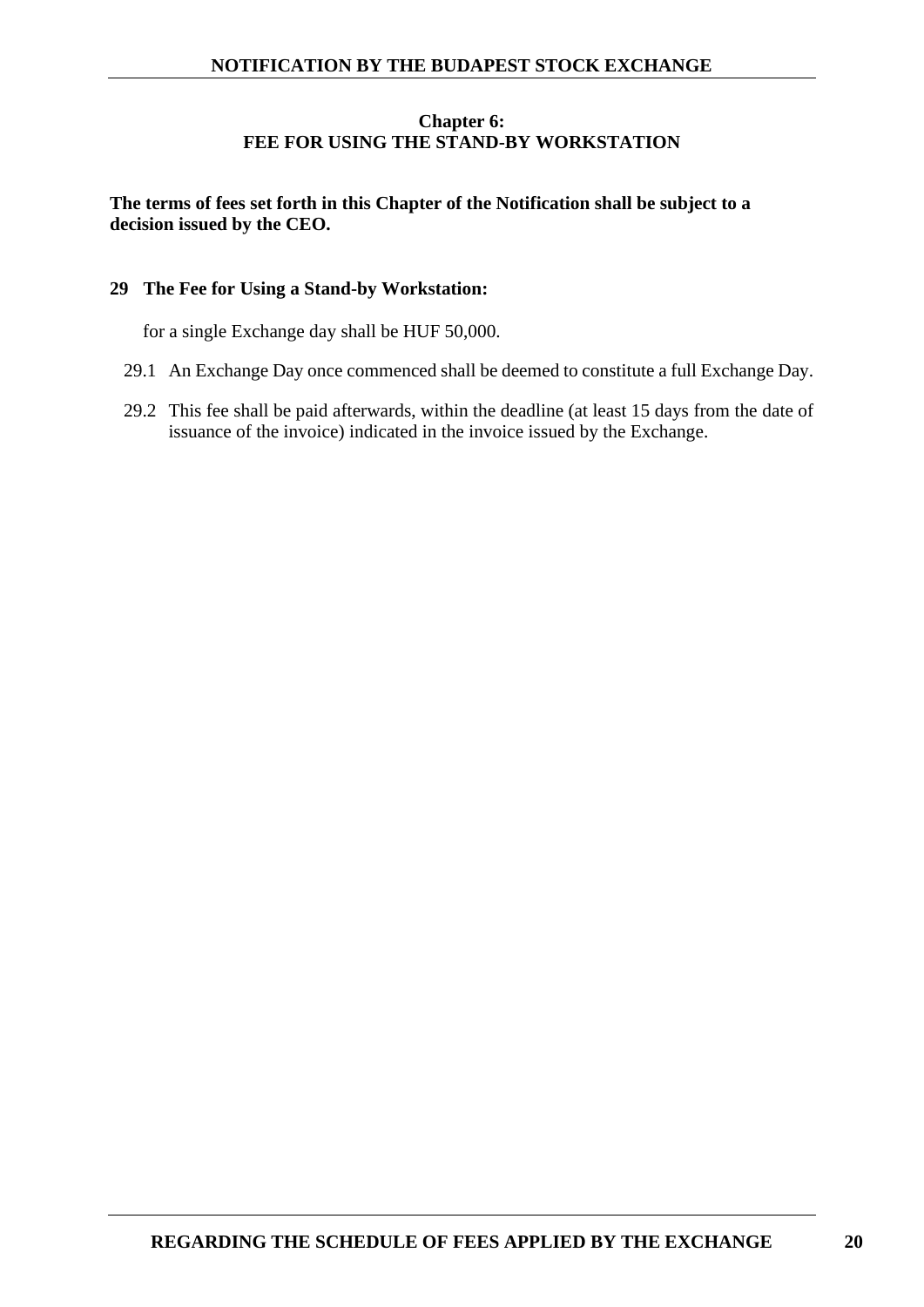## **Chapter 7: DISCOUNTS IN THE CASE OF FALSE TRADES**

#### <span id="page-20-1"></span><span id="page-20-0"></span>**30 The Term of False Trade**

In the Derivatives Section, Commodities Section and in the Warehouse Receipt System false trade refers to a pair of trades formed by two deals conducted on the same day, where the deals are not conducted according to the original contractual agreement, and which trade pair meets each of the following requirements:

- − it has the same client on both the buyer and the seller sides, but in a reverse way in each transaction;
- − the price and volume of transactions is identical;
- − during trading hours of the given Exchange day the affected Exchange Member(s) inform(s) the Exchange about the false trade in a fax on a form to be found in Annex 7;
- − in the event of two different Exchange Members (or their clients), both shall make a statement of the false nature of the deal;
- − and in the event of two different exchange members (or their clients) stand on opposite sides, at least one of the exchange members, while in the case of a Cross Order the Exchange Member can verify that it has also conducted the deal according to the original terms, or if market conditions did not allow for this to happen, the Exchange Member shall make a statement of the content of the original agreement.

#### <span id="page-20-2"></span>**31 Fees Payable in the Case of False Trade**

In the case of false trade, 10% of the transaction fees due according to Sections 12.3 and 12.4 of this Schedule of Fees is payable for the trade pair (if two Exchange Members are involved in the deal, then each affected party shall pay 50% of the fee), but a minimum of HUF 20,000 and a maximum of HUF 100,000. Should a Section Member take advantage of this possibility more than 5 times in a calendar year, the Exchange will increase the fee as follows:

- 6 to 10 false trades: a minimum fee of HUF 40,000
- 11 to 15 false trades: a minimum fee of HUF 60,000
- 16- to 20 false trades: a minimum of HUF 80,000
- Over 20 false trades: a fee of HUF 100,000

The Exchange takes the thus determined fees into account when decreasing the section minimum fees by transaction fees. In every case, the Exchange sends a copy of the form and the supplementary documents to the Central Bank of Hungary, and it also advises KELER when it determines a fee as above for a pair of trades. In the event two Exchange Members (or their clients) are engaged in the false trade, the financial settlement between them is not regulated by the Regulations of the Exchange.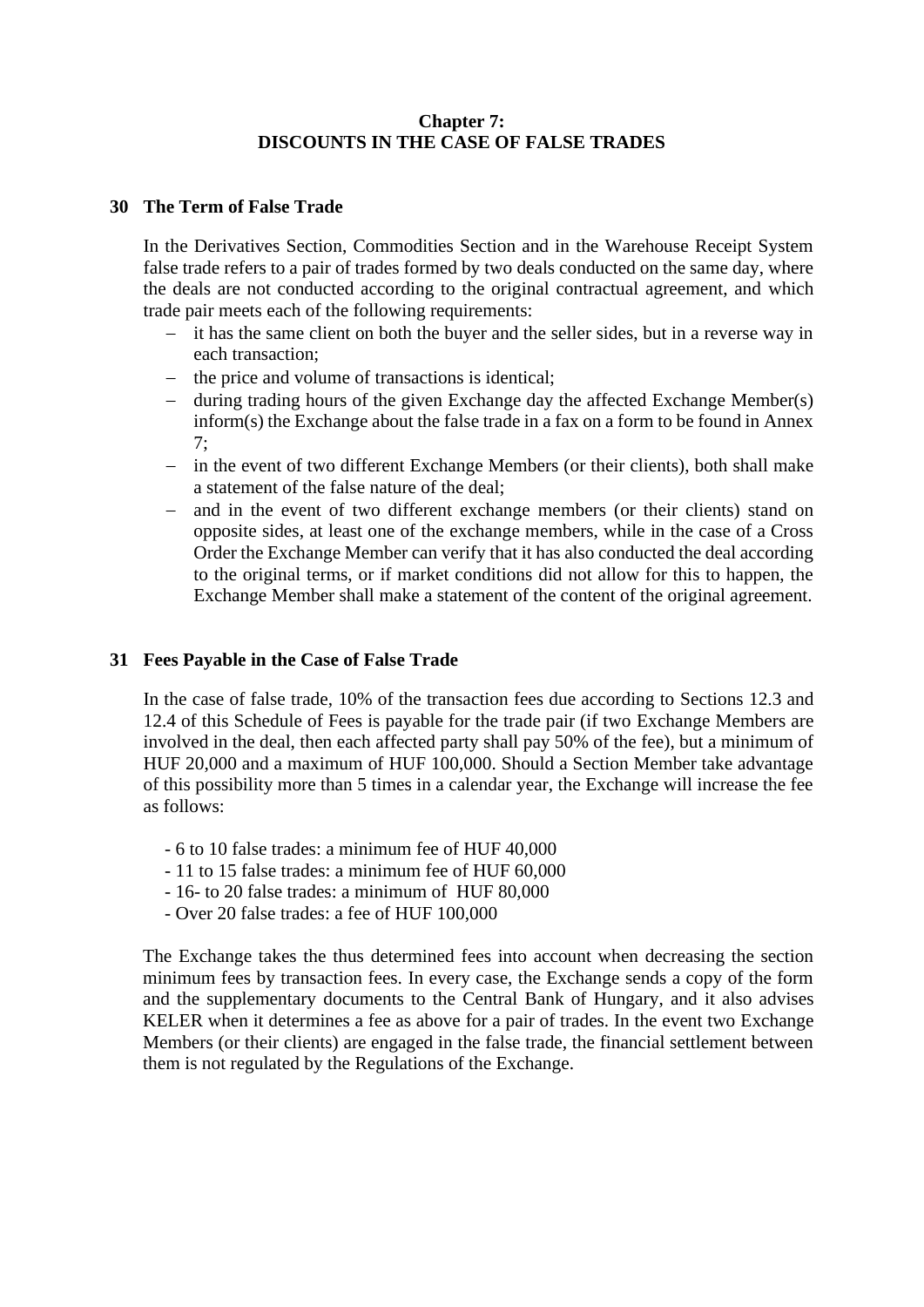#### **Chapter 8:**

## <span id="page-21-0"></span>**THE FEE OF TRANSACTION CANCELLATION PROCESS IN THE CASE OF A CLEARLY ERRONEOUS TRANSACTION**

## <span id="page-21-1"></span>**32 The fee of the transaction cancellation process**

- 32.1 The Exchange charges a fee in connection with the transaction cancellation process. The fee is paid by the Exchange Member that initiated the process. The fee of the transaction cancellation process is HUF 10,000 per transaction regardless the outcome of the procedure.
- 32.2 The fee of the transaction cancellation process shall be settled within the deadline (at least 8 days from the issuance of the invoice) indicated in the invoice issued by the Exchange.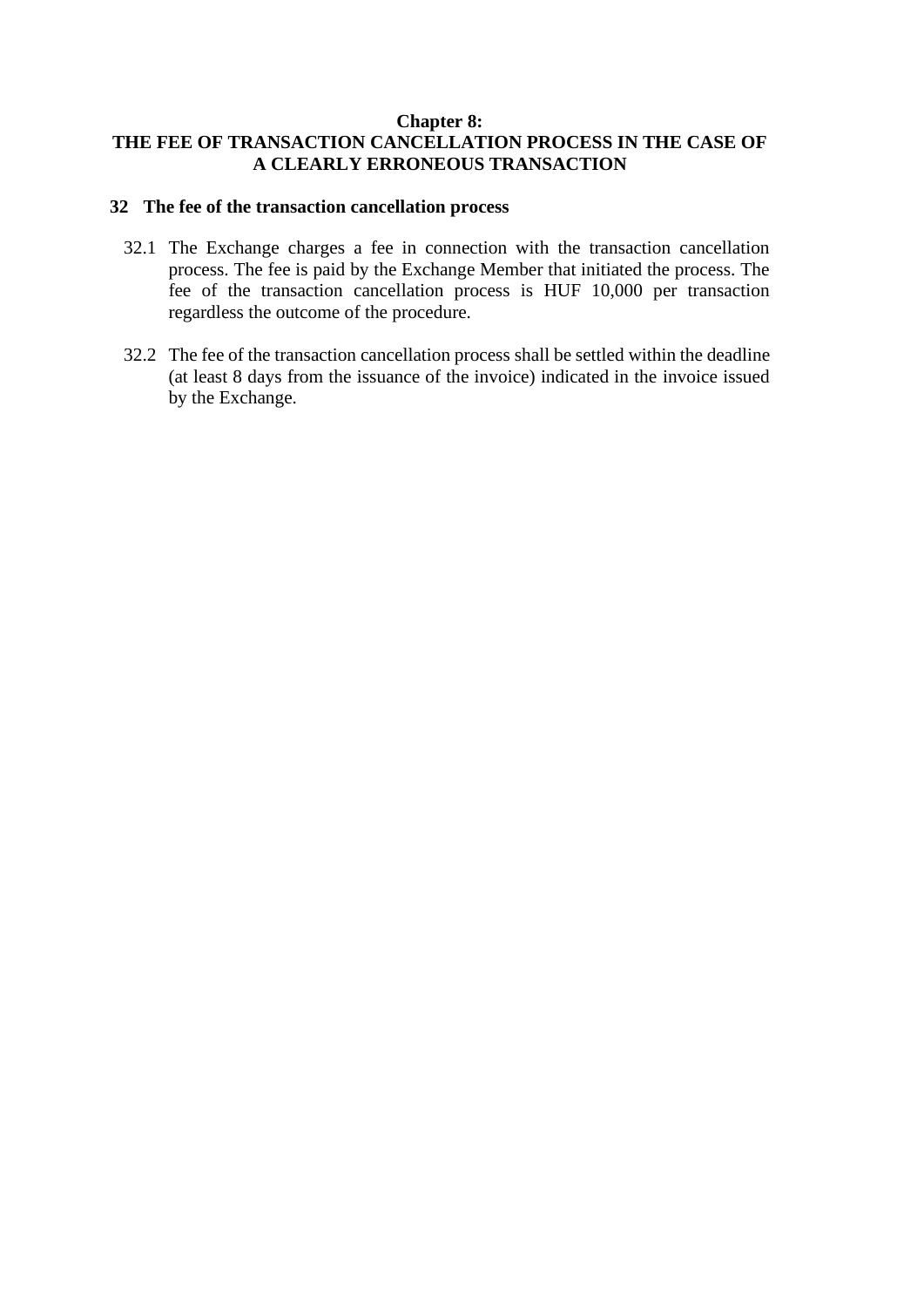#### **ANNEXES**

#### <span id="page-22-1"></span><span id="page-22-0"></span>**Annex 1: Transaction Fees for Futures Products having Underlyings traded on the BSE's regulated market**

| .            |    |                     |
|--------------|----|---------------------|
| <b>RIIX</b>  |    | <b>HUF/contract</b> |
| <b>RUMIX</b> | 16 | <b>HUF/contract</b> |
|              |    |                     |

b) Equity contracts

| 4IG<br>267<br><b>HUF/contract</b><br><b>AKKO</b><br>41<br><b>HUF/contract</b><br><b>ALTEO</b><br>84<br><b>HUF/contract</b><br><b>ANY</b><br>93<br><b>HUF/contract</b><br><b>APPENINN</b><br>15<br><b>HUF/contract</b><br><b>AUTOWALLIS</b><br>58<br><b>HUF/contract</b><br><b>BIF</b><br>148<br><b>HUF/contract</b><br><b>BUXETF</b><br>121<br><b>HUF/contract</b><br><b>CIGPANNONIA</b><br>23<br><b>HUF/contract</b><br>$\overline{4}$<br><b>DELTA</b><br><b>HUF/contract</b><br>27<br><b>DUNAHOUSE</b><br><b>HUF/contract</b><br>$\overline{2}$<br><b>ENEFI</b><br><b>HUF/contract</b><br>34<br><b>FORRAS/OE</b><br><b>HUF/contract</b><br>42<br><b>FORRAS/T</b><br><b>HUF/contract</b><br>232<br><b>GSPARK</b><br><b>HUF/contract</b><br><b>MASTERPLAST</b><br>254<br><b>HUF/contract</b><br><b>MOL</b><br>59<br><b>HUF/contract</b><br><b>MTELEKOM</b><br>25<br><b>HUF/contract</b><br><b>OPUS</b><br>67<br><b>HUF/contract</b><br><b>OTP</b><br>210<br><b>HUF/contract</b><br><b>PANNERGY</b><br>147<br><b>HUF/contract</b><br>84<br><b>RABA</b><br><b>HUF/contract</b><br><b>RICHTER</b><br>256<br><b>HUF/contract</b><br><b>TAKAREKJZB</b><br>32<br><b>HUF/contract</b><br>14<br><b>WABERERS</b><br><b>HUF/contract</b><br><b>ZWACK</b><br>100<br><b>HUF/contract</b> |  |  |
|------------------------------------------------------------------------------------------------------------------------------------------------------------------------------------------------------------------------------------------------------------------------------------------------------------------------------------------------------------------------------------------------------------------------------------------------------------------------------------------------------------------------------------------------------------------------------------------------------------------------------------------------------------------------------------------------------------------------------------------------------------------------------------------------------------------------------------------------------------------------------------------------------------------------------------------------------------------------------------------------------------------------------------------------------------------------------------------------------------------------------------------------------------------------------------------------------------------------------------------------------------------------------|--|--|
|                                                                                                                                                                                                                                                                                                                                                                                                                                                                                                                                                                                                                                                                                                                                                                                                                                                                                                                                                                                                                                                                                                                                                                                                                                                                              |  |  |
|                                                                                                                                                                                                                                                                                                                                                                                                                                                                                                                                                                                                                                                                                                                                                                                                                                                                                                                                                                                                                                                                                                                                                                                                                                                                              |  |  |
|                                                                                                                                                                                                                                                                                                                                                                                                                                                                                                                                                                                                                                                                                                                                                                                                                                                                                                                                                                                                                                                                                                                                                                                                                                                                              |  |  |
|                                                                                                                                                                                                                                                                                                                                                                                                                                                                                                                                                                                                                                                                                                                                                                                                                                                                                                                                                                                                                                                                                                                                                                                                                                                                              |  |  |
|                                                                                                                                                                                                                                                                                                                                                                                                                                                                                                                                                                                                                                                                                                                                                                                                                                                                                                                                                                                                                                                                                                                                                                                                                                                                              |  |  |
|                                                                                                                                                                                                                                                                                                                                                                                                                                                                                                                                                                                                                                                                                                                                                                                                                                                                                                                                                                                                                                                                                                                                                                                                                                                                              |  |  |
|                                                                                                                                                                                                                                                                                                                                                                                                                                                                                                                                                                                                                                                                                                                                                                                                                                                                                                                                                                                                                                                                                                                                                                                                                                                                              |  |  |
|                                                                                                                                                                                                                                                                                                                                                                                                                                                                                                                                                                                                                                                                                                                                                                                                                                                                                                                                                                                                                                                                                                                                                                                                                                                                              |  |  |
|                                                                                                                                                                                                                                                                                                                                                                                                                                                                                                                                                                                                                                                                                                                                                                                                                                                                                                                                                                                                                                                                                                                                                                                                                                                                              |  |  |
|                                                                                                                                                                                                                                                                                                                                                                                                                                                                                                                                                                                                                                                                                                                                                                                                                                                                                                                                                                                                                                                                                                                                                                                                                                                                              |  |  |
|                                                                                                                                                                                                                                                                                                                                                                                                                                                                                                                                                                                                                                                                                                                                                                                                                                                                                                                                                                                                                                                                                                                                                                                                                                                                              |  |  |
|                                                                                                                                                                                                                                                                                                                                                                                                                                                                                                                                                                                                                                                                                                                                                                                                                                                                                                                                                                                                                                                                                                                                                                                                                                                                              |  |  |
|                                                                                                                                                                                                                                                                                                                                                                                                                                                                                                                                                                                                                                                                                                                                                                                                                                                                                                                                                                                                                                                                                                                                                                                                                                                                              |  |  |
|                                                                                                                                                                                                                                                                                                                                                                                                                                                                                                                                                                                                                                                                                                                                                                                                                                                                                                                                                                                                                                                                                                                                                                                                                                                                              |  |  |
|                                                                                                                                                                                                                                                                                                                                                                                                                                                                                                                                                                                                                                                                                                                                                                                                                                                                                                                                                                                                                                                                                                                                                                                                                                                                              |  |  |
|                                                                                                                                                                                                                                                                                                                                                                                                                                                                                                                                                                                                                                                                                                                                                                                                                                                                                                                                                                                                                                                                                                                                                                                                                                                                              |  |  |
|                                                                                                                                                                                                                                                                                                                                                                                                                                                                                                                                                                                                                                                                                                                                                                                                                                                                                                                                                                                                                                                                                                                                                                                                                                                                              |  |  |
|                                                                                                                                                                                                                                                                                                                                                                                                                                                                                                                                                                                                                                                                                                                                                                                                                                                                                                                                                                                                                                                                                                                                                                                                                                                                              |  |  |
|                                                                                                                                                                                                                                                                                                                                                                                                                                                                                                                                                                                                                                                                                                                                                                                                                                                                                                                                                                                                                                                                                                                                                                                                                                                                              |  |  |
|                                                                                                                                                                                                                                                                                                                                                                                                                                                                                                                                                                                                                                                                                                                                                                                                                                                                                                                                                                                                                                                                                                                                                                                                                                                                              |  |  |
|                                                                                                                                                                                                                                                                                                                                                                                                                                                                                                                                                                                                                                                                                                                                                                                                                                                                                                                                                                                                                                                                                                                                                                                                                                                                              |  |  |
|                                                                                                                                                                                                                                                                                                                                                                                                                                                                                                                                                                                                                                                                                                                                                                                                                                                                                                                                                                                                                                                                                                                                                                                                                                                                              |  |  |
|                                                                                                                                                                                                                                                                                                                                                                                                                                                                                                                                                                                                                                                                                                                                                                                                                                                                                                                                                                                                                                                                                                                                                                                                                                                                              |  |  |
|                                                                                                                                                                                                                                                                                                                                                                                                                                                                                                                                                                                                                                                                                                                                                                                                                                                                                                                                                                                                                                                                                                                                                                                                                                                                              |  |  |
|                                                                                                                                                                                                                                                                                                                                                                                                                                                                                                                                                                                                                                                                                                                                                                                                                                                                                                                                                                                                                                                                                                                                                                                                                                                                              |  |  |
|                                                                                                                                                                                                                                                                                                                                                                                                                                                                                                                                                                                                                                                                                                                                                                                                                                                                                                                                                                                                                                                                                                                                                                                                                                                                              |  |  |

c) FX contracts

FX and cross contracts HUF 6 /contract d) Interest-based contracts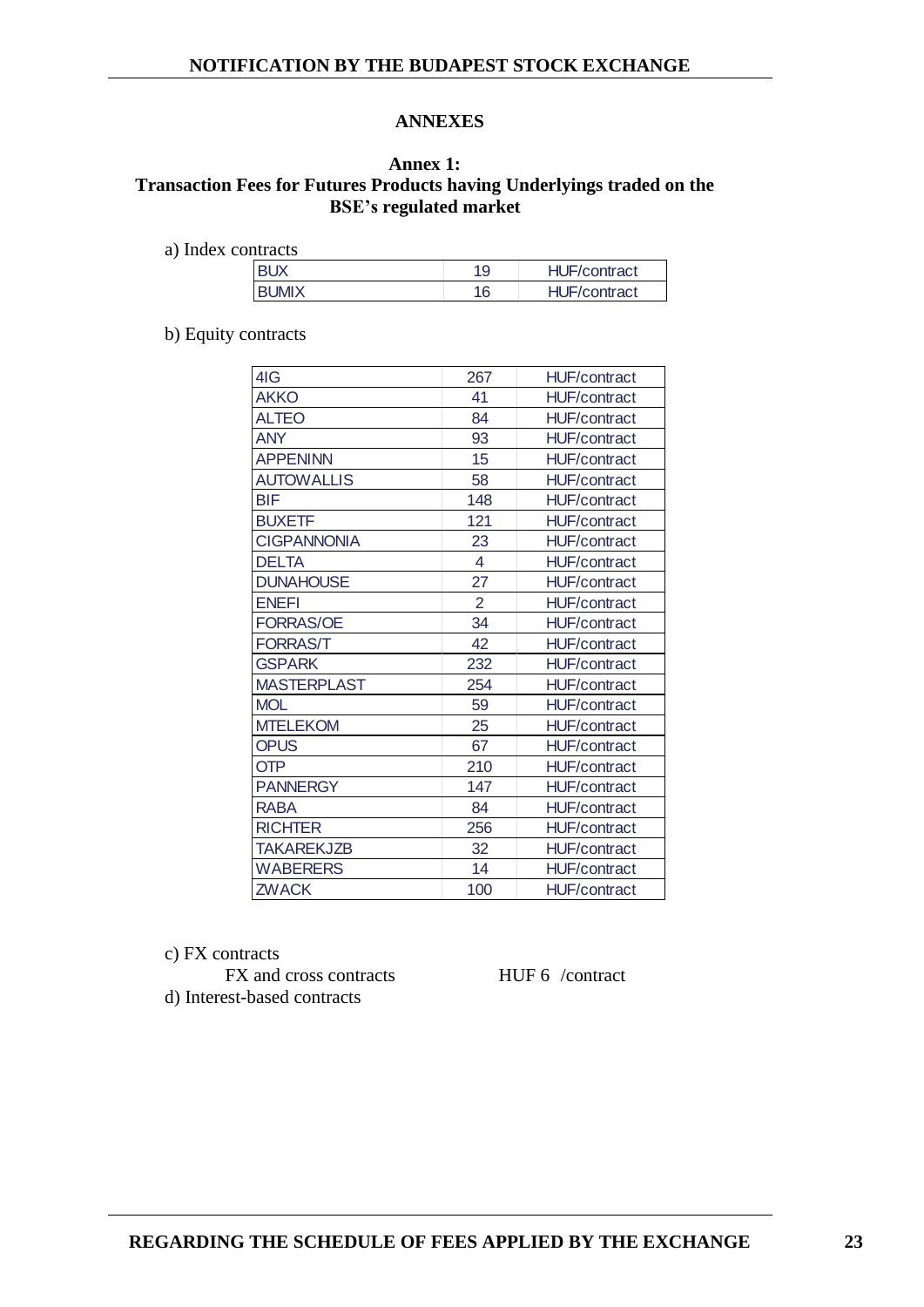#### <span id="page-23-0"></span>**Annex 2: Transaction Fees for Options Products**

| a) Index contracts                |                  |
|-----------------------------------|------------------|
| <b>BUX</b>                        | HUF 20 /contract |
| b) Equity contracts               |                  |
| Magyar Telekom                    | HUF 30 /contract |
| <b>MOL</b>                        | HUF 10 /contract |
| <b>OTP</b>                        | HUF 25 /contract |
| c) Foreign currency contracts     |                  |
| Foreign currency contracts and    | HUF 6 /contract  |
| cross agency contracts, uniformly |                  |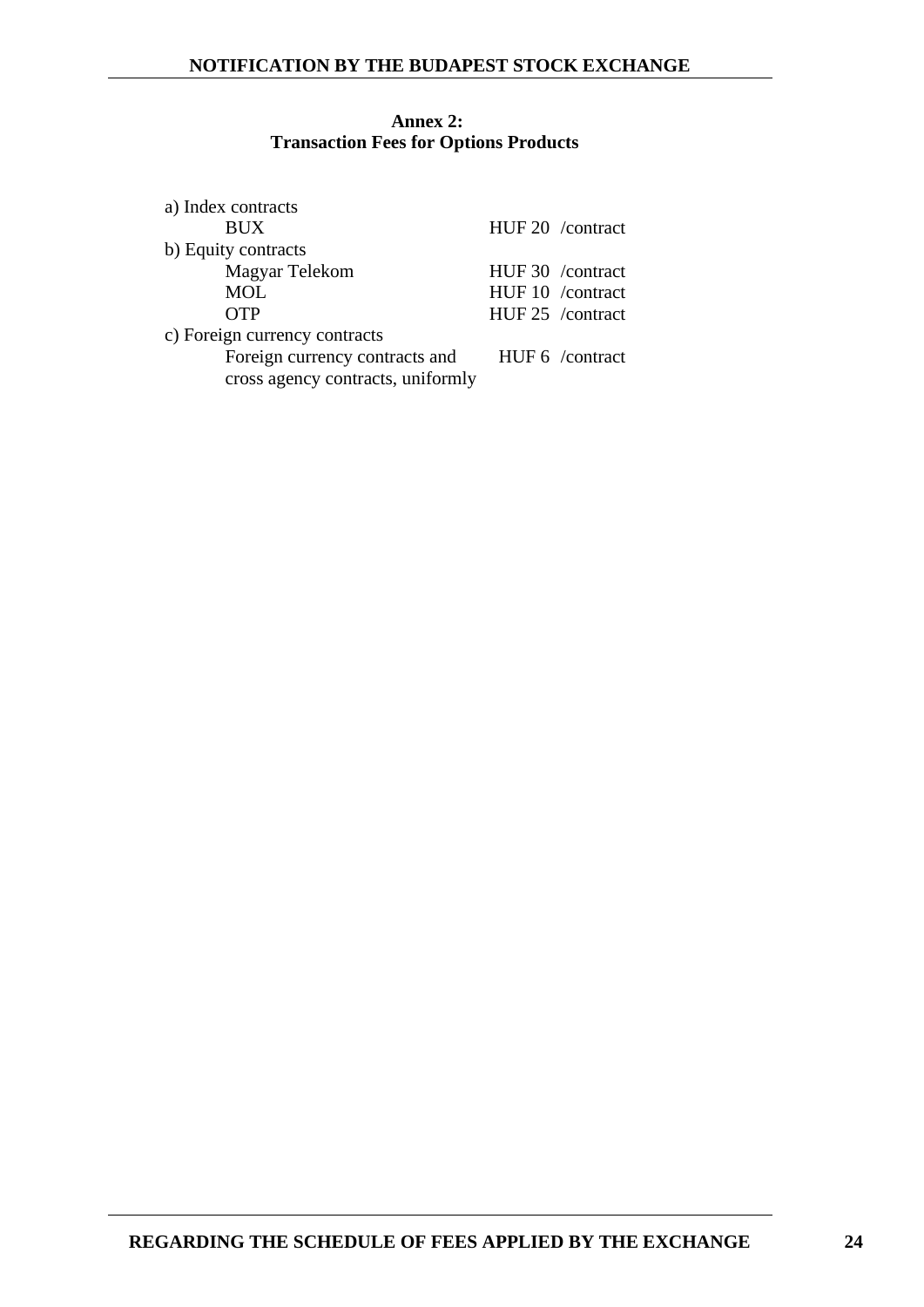## <span id="page-24-0"></span>**Annex 3: Transaction Fees of the Products of the Commodities Section**

Grains products 1100 HUF/contract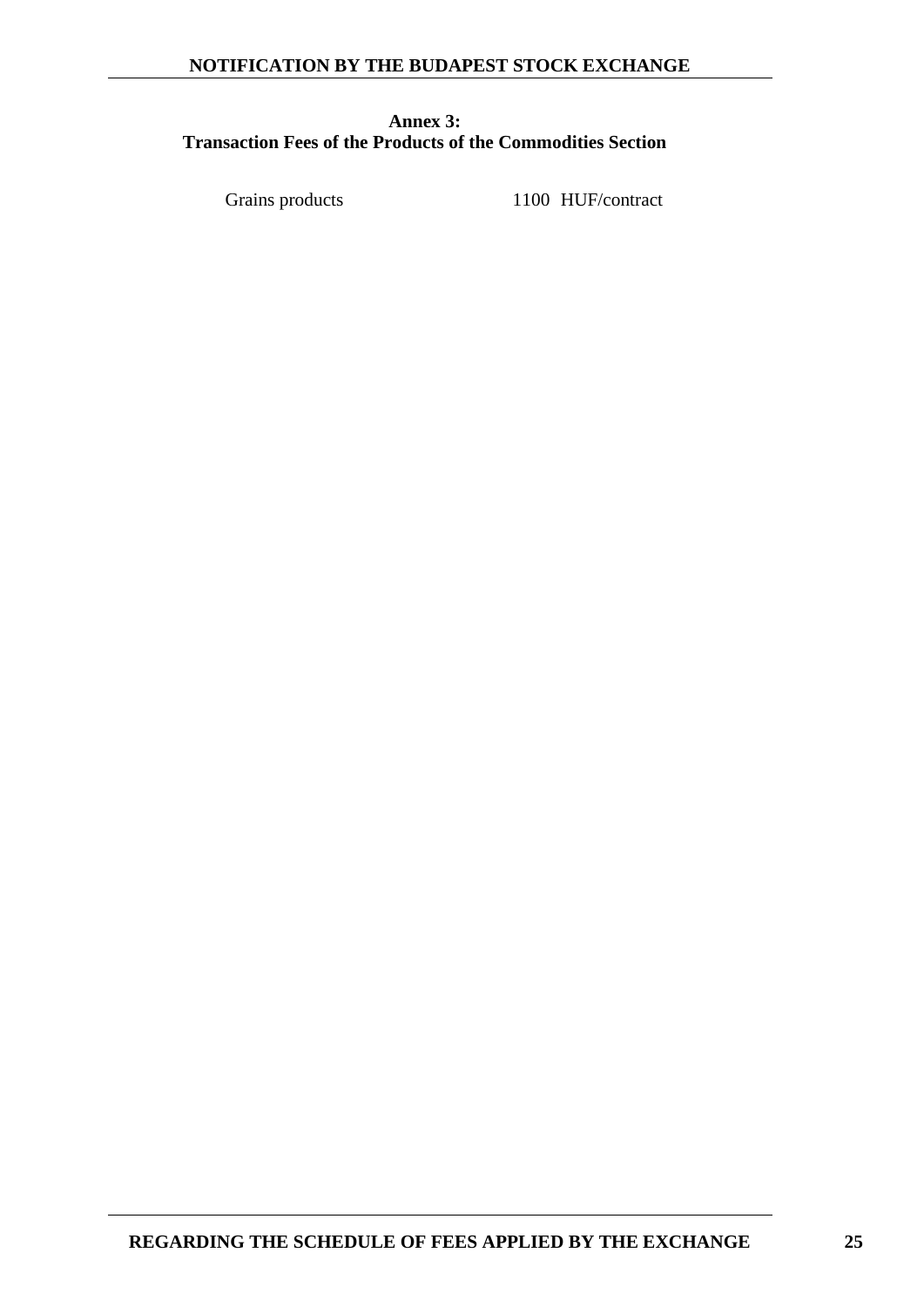## **Annex 7: Form for reporting false trade**

<span id="page-25-0"></span>

| Name of exchange |  |
|------------------|--|
| member reporting |  |
|                  |  |

## **I. Data of the false trade pair**

| Date and time of First                |                       |       |     |         |      |
|---------------------------------------|-----------------------|-------|-----|---------|------|
| deal (false deal)                     | year                  | month | day | hour(s) | min. |
| Trade unit                            |                       |       |     |         |      |
| Security/Exchange                     |                       |       |     |         |      |
| product                               |                       |       |     |         |      |
| Volume                                |                       |       |     |         |      |
| Price                                 |                       |       |     |         |      |
| Role played by the party<br>reporting | Buyer / Seller / Both |       |     |         |      |
| Partner firm (if there is<br>one)     |                       |       |     |         |      |
|                                       |                       |       |     |         |      |

| Date and time of the<br><b>Second Deal</b> (inverse<br>trade) | year                  | month | day | hour(s) | min. |
|---------------------------------------------------------------|-----------------------|-------|-----|---------|------|
| Trade unit                                                    |                       |       |     |         |      |
| Security/Exchange                                             |                       |       |     |         |      |
| product                                                       |                       |       |     |         |      |
| Volume                                                        |                       |       |     |         |      |
| Price                                                         |                       |       |     |         |      |
| Role played by the party<br>reporting                         | Buyer / Seller / Both |       |     |         |      |
| Partner firm (if there is<br>one)                             |                       |       |     |         |      |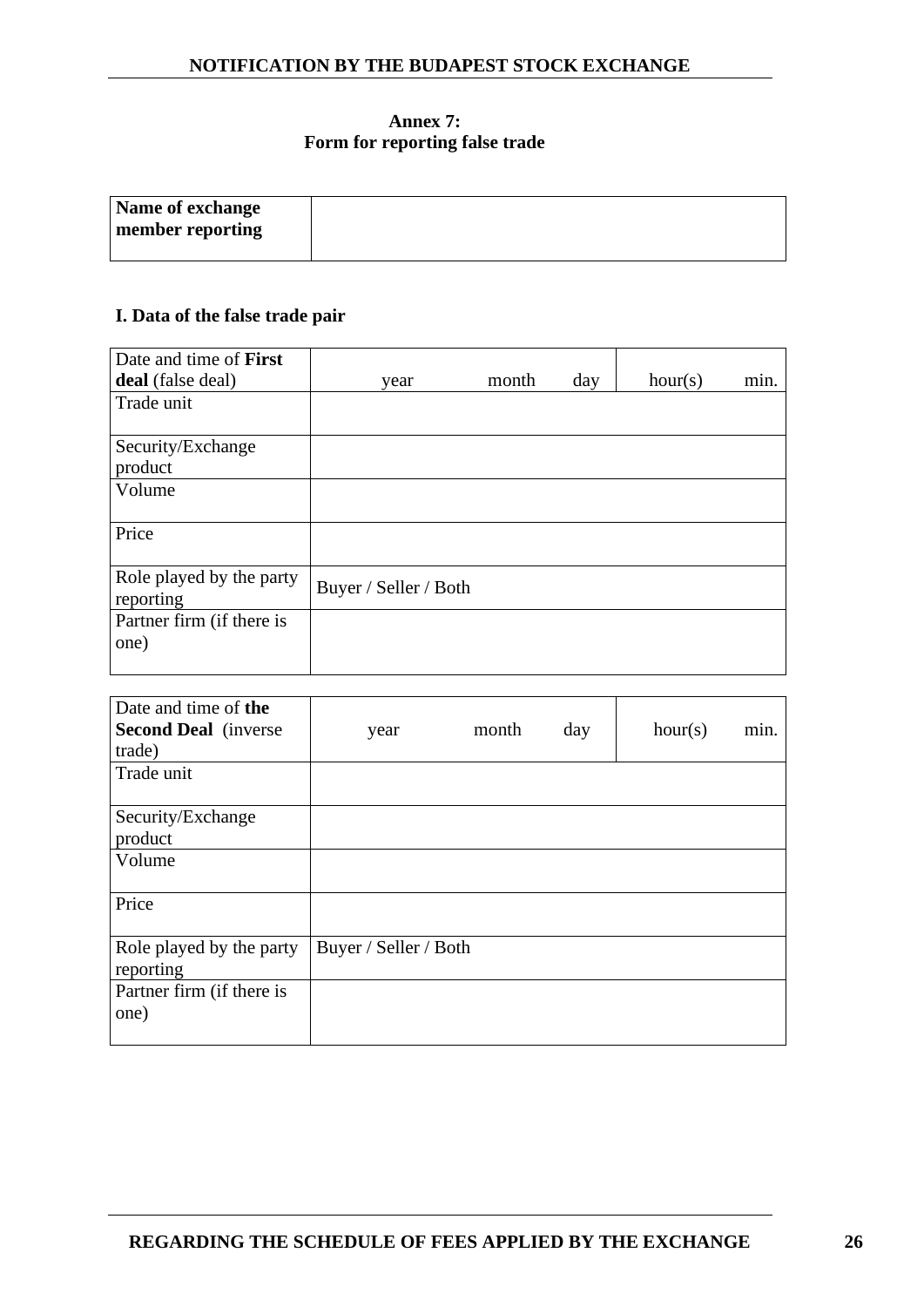## **II. A short explanation of the false trade**

Explanation

## **III. Content of the original agreement**

| Security/Exchange          |      |       |     |         |      |
|----------------------------|------|-------|-----|---------|------|
| product                    |      |       |     |         |      |
| Volume                     |      |       |     |         |      |
|                            |      |       |     |         |      |
| Price                      |      |       |     |         |      |
|                            |      |       |     |         |      |
| Date and time of the deal  |      |       |     |         |      |
| according the agreement    | year | month | day | hour(s) | min. |
| (if there is one)          |      |       |     |         |      |
| Trade unit according to    |      |       |     |         |      |
| the agreement (if there is |      |       |     |         |      |
| one)                       |      |       |     |         |      |

Date: \_\_\_\_\_\_\_\_\_\_\_\_\_\_\_\_\_\_\_\_\_\_\_\_\_\_\_\_\_\_\_\_\_ 200\_\_

\_\_\_\_\_\_\_\_\_\_\_\_\_\_\_\_\_\_\_\_\_\_\_\_\_\_\_\_ Exchange Member reporting (authorized signature)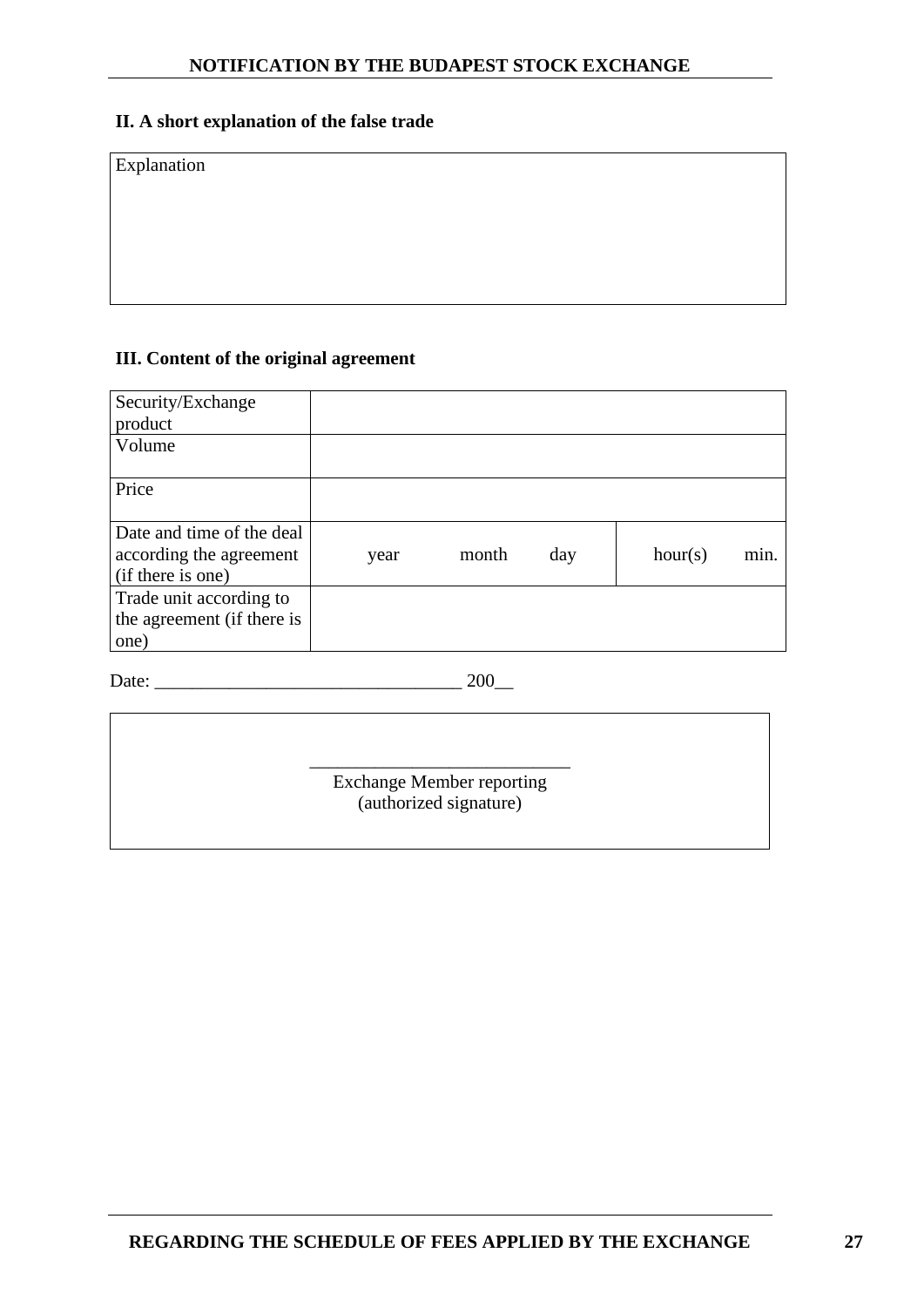#### **Annex 8. Fees for data provision for end-users**

## **1. Certificate type data**

Certificate type data is provided on paper, on an official, headed notepaper. Fee: HUF 5,000.

## **2. Turnover data**

2.1 Turnover data of securities in a daily breakdown

- All securities of the Equity and Debt security sections.
- Expiries of one futures and / or options instrument.

Fee: HUF 2,000 /each month commenced.

2.2 Market data summarized by securities

- All securities of the Equity and Debt security sections.
- Instruments of all futures and / or options products.

Fee: HUF 5,000 /each year commenced.

2.3 Daily detailed list of trades

- All securities: HUF 5,000 /day
- One security: HUF 10,000 /month or HUF 2,000 /day
- All expiries: HUF 5,000 /day
- One instrument: HUF 10,000 /month or HUF 2,000 /day.

2.4 Details of the Product List

Fee: HUF 2,000 / security or instrument.

2.5 Order book data

- One security/instrument: HUF 100,000 /each year commenced or HUF 10,000 /each month commenced or HUF 2,000 /day
- Three securities/instruments: HUF 200,000 /each year commenced or HUF 20,000 /each month commenced or HUF 5,000 /day
- All securities/instruments: HUF 500,000 /each year commenced or HUF 50,000 /each month commenced or HUF 15,000 /day.

#### **3. Data provision available for exchange members only**

3.1 Daily detailed list of all trades in which the exchange member is a buyer or a seller

Free of charge until the closing time of the Exchange day following the given Exchange Day, in all other cases each day commenced is HUF 2,000.